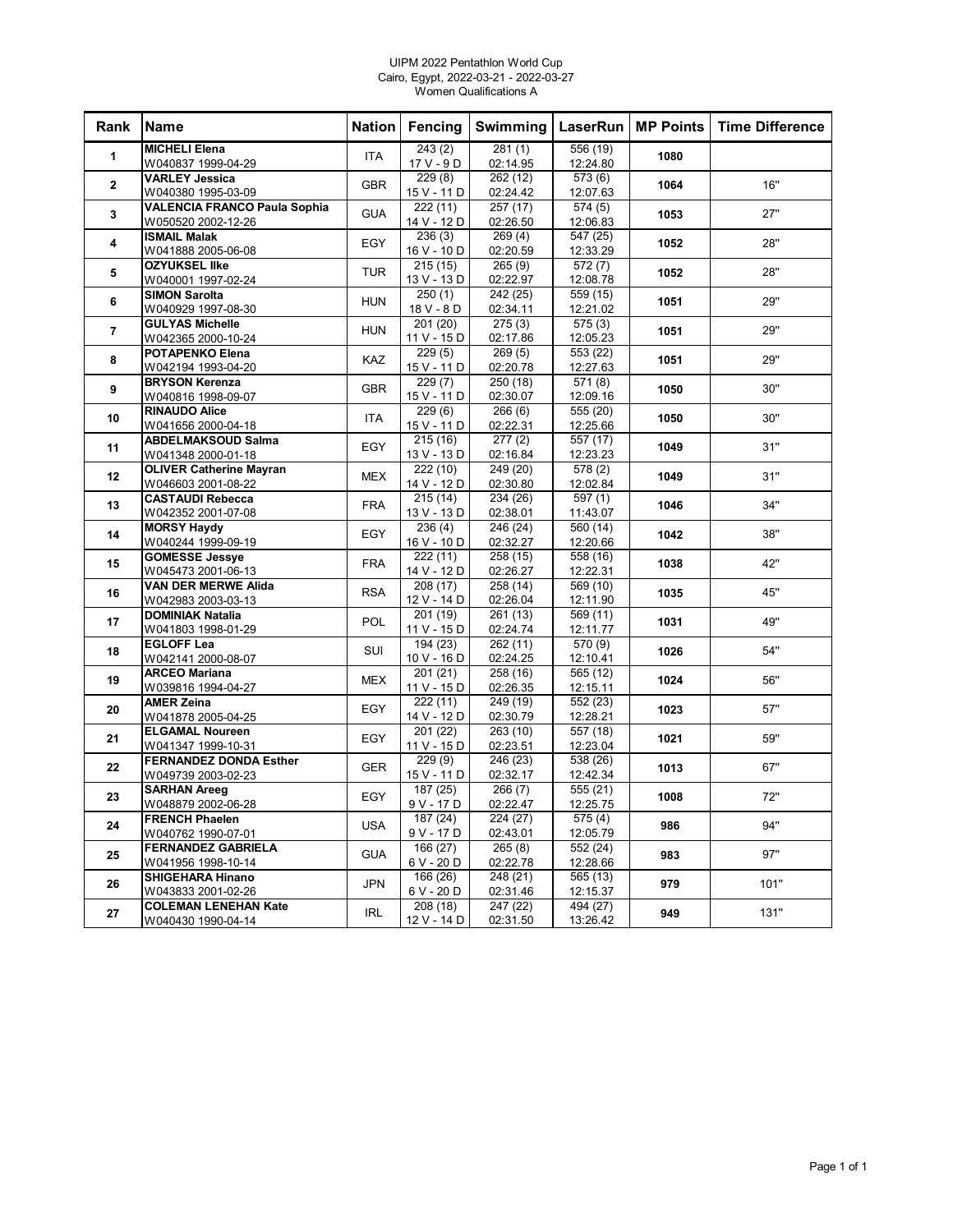#### UIPM 2022 Pentathlon World Cup Cairo, Egypt, 2022-03-21 - 2022-03-27 Women Qualifications B

| <b>Rank</b>    | <b>Name</b>                                         | <b>Nation</b> | Fencing                | <b>Swimming</b>      | LaserRun              | <b>MP Points</b> | <b>Time Difference</b> |
|----------------|-----------------------------------------------------|---------------|------------------------|----------------------|-----------------------|------------------|------------------------|
| $\mathbf{1}$   | <b>KANDIL Amira</b>                                 | EGY           | 250(3)                 | 273(3)               | 534 (19)              | 1057             |                        |
|                | W042925 2003-02-20                                  |               | 18 V - 7 D             | 02:18.69             | 12:46.50              |                  |                        |
| $\overline{2}$ | <b>LANGREHR Rebecca</b>                             | <b>GER</b>    | 257(1)                 | 256(15)              | 541 (18)              | 1054             | 3"                     |
|                | W040067 1998-04-04                                  |               | 19 V - 6 D             | 02:27.27             | 12:39.66              |                  |                        |
| 3              | <b>TOGNETTI Aurora</b>                              | <b>ITA</b>    | 257(2)                 | 263(11)              | 525(23)               | 1045             | 12"                    |
|                | W040437 1998-09-13                                  |               | 19 V - 6 D             | 02:23.52             | 12:55.39              |                  |                        |
| 4              | <b>LOPEZ MARIA LEA</b>                              | <b>ITA</b>    | 236(4)                 | 266(9)               | 543 (16)              | 1045             | 12"                    |
|                | W041520 2000-08-04                                  |               | 16 V - 9 D             | 02:22.32             | 12:37.80              |                  |                        |
| 5              | <b>GUZI Blanka</b>                                  | <b>HUN</b>    | $\overline{2}22(7)$    | 269(7)               | 553 (12)              | 1044             | 13"                    |
|                | W041178 1999-05-14                                  |               | 14 V - 11 D            | 02:20.80             | 12:27.20              |                  |                        |
| 6              | <b>JURT Anna</b>                                    | SUI           | 208 (12)               | 241 (24)             | 595(1)                | 1044             | 13"                    |
|                | W042140 2001-12-28                                  |               | 12 V - 13 D            | 02:34.98             | 11:45.59              |                  |                        |
| $\overline{7}$ | <b>WHITAKER Emma</b>                                | <b>GBR</b>    | 194 (21)               | 258 (14)             | 591(2)                | 1043             | 14"                    |
|                | W044100 2001-05-05                                  |               | 10 V - 15 D            | 02:26.06             | 11:49.04              |                  |                        |
| 8              | <b>OLIVER Mayan</b>                                 | <b>MEX</b>    | 205(15)                | 245 (21)             | 591(3)                | 1041             | 16"                    |
|                | W039765 1993-07-08                                  |               | 13 V - 12 D            | 02:32.51             | 11:49.06              |                  |                        |
| 9              | <b>VEGA Tamara</b>                                  | <b>MEX</b>    | 236(5)                 | $\overline{272}$ (5) | 532 (20)              | 1040             | 17"                    |
|                | W039422 1993-03-14                                  |               | $16V - 9D$             | 02:19.15             | 12:48.47              |                  |                        |
| 10             | <b>GREEN Olivia</b>                                 | <b>GBR</b>    | 201(17)                | 270(6)               | 566(8)                | 1037             | 20"                    |
|                | W042115 1999-11-23                                  |               | 11 V - 14 D            | 02:20.44             | 12:14.21              |                  |                        |
| 11             | <b>BRASSIL Sive</b>                                 | <b>IRL</b>    | 187 (23)               | 266(8)               | 582(4)                | 1035             | 22"                    |
|                | W038948 1994-02-18                                  |               | $9V - 16D$             | 02:22.07             | 11:58.21              |                  |                        |
| 12             | <b>PYDYSZEWSKA Ewa</b>                              | <b>POL</b>    | 215(10)                | 255 (17)             | 565(9)                | 1035             | 22"                    |
|                | W045460 2002-12-17                                  |               | 13 V - 12 D            | 02:27.74             | 12:15.52              |                  |                        |
| 13             | <b>KRENKOVA Karolina</b>                            | <b>CZE</b>    | 201 (19)               | 266 (10)             | 567 $(7)$             | 1034             | 23"                    |
|                | W041397 1998-10-23                                  |               | 11 V - 14 D            | 02:22.43             | 12:13.10              |                  |                        |
| 14             | <b>SHIBATA Hana</b>                                 | <b>JPN</b>    | 208(11)                | $\overline{273}$ (4) | $\overline{548}$ (14) | 1029             | 28"                    |
|                | W041858 2002-02-25                                  |               | 12 V - 13 D            | 02:18.69             | 12:32.12              |                  |                        |
| 15             | <b>CLOUVEL Elodie</b>                               | <b>FRA</b>    | 215(9)                 | 283(1)               | 531(21)               | 1029             | 28"                    |
|                | W039469 1989-01-13                                  |               | 13 V - 12 D            | 02:13.50             | 12:49.63              |                  |                        |
| 16             | <b>REBOISSON Clemence</b>                           | <b>FRA</b>    | 201(18)                | 253 (18)             | 569 (6)               | 1023             | 34"                    |
|                | W043234 2000-01-11                                  |               | 11 V - 14 D            | 02:28.95             | 12:11.40              |                  |                        |
| 17             | <b>RAMADAN Habiba</b>                               | EGY           | $\overline{222}$ (6)   | 256(16)              | $\overline{542}$ (17) | 1020             | 37"                    |
|                | W062564 2005-05-30                                  |               | 14 V - 11 D            | 02:27.39             | 12:38.75              |                  |                        |
| 18             | <b>ABOUBAKR Hanya</b>                               | EGY           | 215(8)                 | 243 (23)             | 558 (10)              | 1016             | 41"                    |
|                | W042929 2003-10-27                                  |               | 13 V - 12 D            | 02:33.98             | 12:22.79              |                  |                        |
| 19             | <b>ERDOS Rita</b>                                   | <b>HUN</b>    | 208 (14)               | 251 (20)             | 554 (11)              | 1013             | 44"                    |
|                | W043163 2002-07-23<br><b>ABREU Isabela</b>          |               | 12 V - 13 D            | 02:29.60             | 12:26.86              |                  |                        |
| 20             |                                                     | <b>BRA</b>    | 194 (20)               | 259 (13)             | 546 (15)              | 999              | 58"                    |
|                | W043228 1995-05-21<br><b>ELGANDY Gana</b>           |               | 10 V - 15 D            | 02:25.98             | 12:34.07              |                  |                        |
| 21             | W049176 2007-12-02                                  | EGY           | 180 (26)<br>8 V - 17 D | 238 (25)<br>02:36.43 | 580 (5)               | 998              | 59"                    |
|                |                                                     |               |                        |                      | 12:00.52              |                  |                        |
| 22             | <b>MEDINA GONZALEZ Andrea</b><br>W043606 2001-09-03 | <b>ESP</b>    | 180 (25)               | 263 (12)             | 549 (13)              | 992              | 65"                    |
|                | <b>AKSIN Ipek</b>                                   |               | 8 V - 17 D<br>208 (13) | 02:23.59<br>273(2)   | 12:31.00<br>490 (25)  |                  |                        |
| 23             | W039555 1996-07-01                                  | <b>TUR</b>    | 12 V - 13 D            | 02:18.52             | 13:30.79              | 971              | 86"                    |
|                | <b>POLAT Yaren Nur</b>                              |               | 180 (24)               | 253 (19)             | 531 (22)              |                  |                        |
| 24             | W044102 2001-04-30                                  | <b>TUR</b>    | 8 V - 17 D             | 02:28.96             | 12:49.72              | 964              | 93"                    |
|                | <b>ATTIA Jana</b>                                   |               | 201 (16)               | 244 (22)             | 510 (24)              |                  |                        |
| 25             | W066483 2006-11-27                                  | EGY           | 11 V - 14 D            | 02:33.32             | 13:10.28              | 955              | 102"                   |
|                | <b>MOHAMMED Maya</b>                                |               | 187 (22)               | 233 (26)             |                       |                  |                        |
| 26             | W050008 2000-11-29                                  | EGY           | $9V - 16D$             | 02:38.65             | <b>DNS</b>            | 420              | 637"                   |
|                |                                                     |               |                        |                      |                       |                  |                        |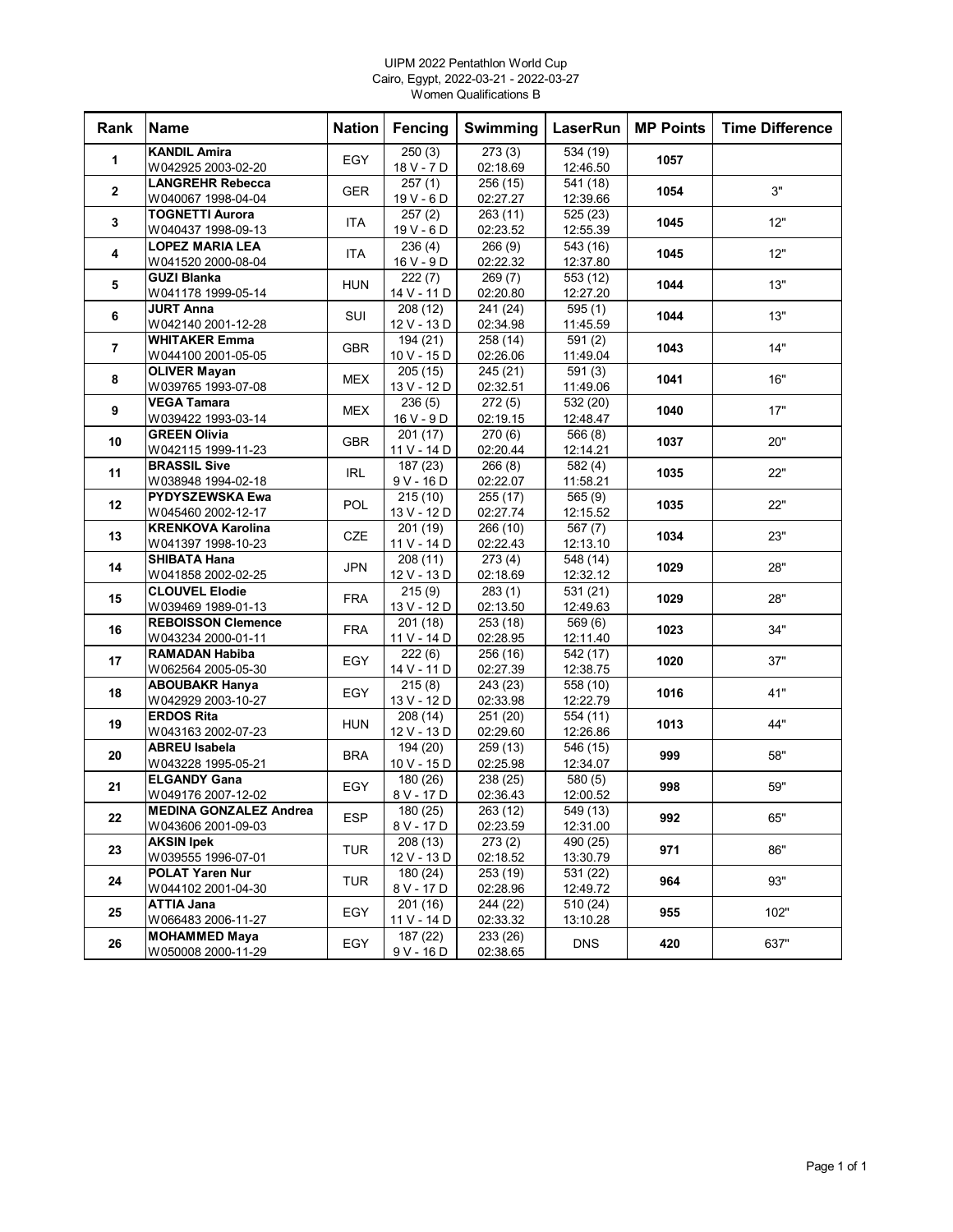#### UIPM 2022 Pentathlon World Cup Cairo, Egypt, 2022-03-21 - 2022-03-27 Men Qualifications A

| Rank           | Name                            | <b>Nation</b> | <b>Fencing</b> | Swimming | LaserRun   | <b>MP Points</b> | <b>Time Difference</b> |
|----------------|---------------------------------|---------------|----------------|----------|------------|------------------|------------------------|
| 1              | <b>ELGENDY Mohamed</b>          | EGY           | 236(6)         | 289(15)  | 665(5)     | 1190             |                        |
|                | M049941 2002-07-07              |               | 18 V - 11 D    | 02:10.96 | 10:35.47   |                  |                        |
| $\mathbf{2}$   | <b>MOHAMED Moutaz</b>           | EGY           | 229(9)         | 292(8)   | 669 (4)    | 1190             |                        |
|                | M049123 2004-10-01              |               | 17 V - 12 D    | 02:09.09 | 10:31.88   |                  |                        |
| 3              | <b>VLACH Martin</b>             | <b>CZE</b>    | 236(5)         | 285 (20) | 660 (7)    | 1181             | 9"                     |
|                | M040603 1997-05-02              |               | 18 V - 11 D    | 02:12.92 | 10:40.98   |                  |                        |
| 4              | <b>POLIVKA Ondrej</b>           | <b>CZE</b>    | 264(1)         | 288 (16) | 622 (24)   | 1174             | 16"                    |
|                | M001901 1988-03-16              |               | 22 V - 7 D     | 02:11.21 | 11:18.16   |                  |                        |
| 5              | <b>PATTE Christopher</b>        | <b>FRA</b>    | 229(8)         | 287 (18) | 654 (12)   | 1170             | 20"                    |
|                | M005404 1990-03-29              |               | 17 V - 12 D    | 02:11.89 | 10:46.96   |                  |                        |
| 6              | <b>BERECZKI Richard</b>         | <b>HUN</b>    | 250(2)         | 294(6)   | 625 (22)   | 1169             | 21"                    |
|                | M040257 1996-01-04              |               | 20 V - 9 D     | 02:08.31 | 11:15.68   |                  |                        |
| $\overline{7}$ | <b>HAMED Ahmed</b>              | EGY           | 243(4)         | 277(27)  | 648 (16)   | 1168             | 22"                    |
|                | M040924 1997-06-01              |               | 19 V - 10 D    | 02:16.62 | 10:52.96   |                  |                        |
| 8              | <b>REGOS Gergely</b>            | <b>HUN</b>    | 243(3)         | 288 (17) | 636 (18)   | 1167             | 23"                    |
|                | M040930 1996-04-26              |               | 19 V - 10 D    | 02:11.48 | 11:04.27   |                  |                        |
| 9              | <b>HERNANDEZ Emiliano</b>       | <b>MEX</b>    | 215(15)        | 289 (14) | 660 (7)    | 1164             | 26"                    |
|                | M041204 1998-01-27              |               | 15 V - 14 D    | 02:10.95 | 10:40.15   |                  |                        |
| 10             | <b>CICINELLI Matteo</b>         | <b>ITA</b>    | 215(13)        | 309(1)   | 635 (19)   | 1159             | 31"                    |
|                | M040442 1998-03-12              |               | 15 V - 14 D    | 02:00.81 | 11:05.44   |                  |                        |
| 11             | <b>MITTERRAND Fernand</b>       | <b>GER</b>    | 208 (18)       | 294(5)   | 657 (10)   |                  | 31"                    |
|                | M042655 1999-11-22              |               | 14 V - 15 D    | 02:08.19 | 10:43.97   | 1159             |                        |
|                | <b>HAMAD Eslam</b>              |               | 229(10)        | 295(4)   | 634 (20)   |                  |                        |
| 12             | M039305 1992-10-07              | EGY           | 17 V - 12 D    | 02:07.53 | 11:06.48   | 1158             | 32"                    |
|                | <b>KASPERCZAK Kamil</b>         |               | 236(7)         | 284 (21) | 637 (17)   |                  |                        |
| 13             | M042165 2000-12-31              | POL           | 18 V - 11 D    | 02:13.21 | 11:03.26   | 1157             | 33"                    |
|                | <b>AHARUSHEV Maksym</b>         |               | 215(14)        | 282 (23) | 658 (9)    |                  |                        |
| 14             | M073302 2000-01-27              | <b>UKR</b>    | 15 V - 14 D    | 02:14.03 | 10:42.44   | 1155             | 35"                    |
|                | <b>SANDOVAL Alvaro</b>          |               | 215 (17)       | 289(12)  | 650 (15)   |                  |                        |
| 15             | M037617 1990-11-05              | <b>MEX</b>    | 15 V - 14 D    | 02:10.67 | 10:50.06   | 1154             | 36"                    |
|                | <b>ILYASHENKO Pavel</b>         | <b>KAZ</b>    | 222 (12)       | 281 (26) | 651 (13)   |                  | 36"                    |
| 16             | M003895 1990-06-23              |               | 16 V - 13 D    | 02:14.86 | 10:49.48   | 1154             |                        |
|                | <b>MOHAMED Omar</b>             |               | 201 (22)       | 291(9)   | 660 (8)    |                  | 38"                    |
| 17             | M049121 2001-02-25              | EGY           | 13 V - 16 D    | 02:09.50 | 10:40.64   | 1152             |                        |
|                | <b>ASHIDA Yoshiki</b>           |               | 194 (24)       | 286 (19) | 671(3)     |                  | 39"                    |
| 18             | M061107 1992-05-30              | <b>JPN</b>    | 12 V - 17 D    | 02:12.33 | 10:29.79   | 1151             |                        |
|                | <b>CHARLTON Ross</b>            |               | 194 (23)       | 268 (30) | 688 (1)    |                  | 40"                    |
| 19             | M046486 2002-05-25              | <b>GBR</b>    | 12 V - 17 D    | 02:21.13 | 10:12.71   | 1150             |                        |
|                | <b>MAIRE Emilien</b>            |               | 201 (19)       | 281 (25) | 656 (11)   |                  | 52"                    |
| 20             | M045319 2003-04-09              | <b>FRA</b>    | 13 V - 16 D    | 02:14.84 | 10:44.74   | 1138             |                        |
|                | <b>SWIDERSKI Jaroslaw</b>       | <b>POL</b>    | 187 (25)       | 294 (7)  | 651 (14)   |                  | 58"                    |
| 21             | M039585 1993-03-16              |               | 11 V - 18 D    | 02:08.47 | 10:49.70   | 1132             |                        |
|                | <b>EVANS Tyler</b>              | <b>USA</b>    | 166 (28)       | 290 (11) | 673(2)     |                  | 61"                    |
| 22             | M048899 1992-01-09              |               | 8 V - 21 D     | 02:10.48 | 10:27.76   | 1129             |                        |
| 23             | <b>MALAN Giorgio</b>            | <b>ITA</b>    | 201 (20)       | 297(3)   | 613 (25)   | 1111             | 79"                    |
|                | M042144 2000-01-27              |               | 13 V - 16 D    | 02:06.60 | 11:27.86   |                  |                        |
| 24             | <b>OLEJARZ Dominik</b>          | <b>GER</b>    | 201 (21)       | 281 (24) | 626 (21)   | 1108             | 82"                    |
|                | M040093 1999-11-10              |               | 13 V - 16 D    | 02:14.55 | 11:14.93   |                  |                        |
| 25             | <b>PRICE Toby</b>               | <b>GBR</b>    | 222 (11)       | 283 (22) | 588 (27)   | 1093             | 97"                    |
|                | M043197 2001-02-03              |               | 16 V - 13 D    | 02:13.63 | 11:52.46   |                  |                        |
|                | <b>RASMUSON Jakob</b>           | SWE           | 173 (26)       | 308(2)   | 608 (26)   |                  | 101"                   |
| 26             | M042157 2003-06-17              |               | 9 V - 20 D     | 02:01.18 | 11:32.36   | 1089             |                        |
| 27             | <b>KOLEV Denis</b>              | BUL           | 215(16)        | 290 (10) | 580 (28)   | 1085             | 105"                   |
|                | M040239 1996-03-24              |               | 15 V - 14 D    | 02:10.42 | 12:00.33   |                  |                        |
|                | <b>ABOUAMER Moustafa</b>        | EGY           | 159 (29)       | 289(13)  | 624 (23)   |                  | 118"                   |
| 28             | M056345 2004-01-25              |               | 7 V - 22 D     | 02:10.69 | 11:16.99   | 1072             |                        |
| 29             | <b>ABDRAIMOV Temirlan</b>       | KAZ           | 173 (27)       | 271 (28) | 528 (29)   |                  | 218"                   |
|                | M044309 2000-07-20              |               | $9V - 20D$     | 02:19.59 | 12:52.18   | 972              |                        |
| 30             | <b>CHAPHEKAR MAYANK VAIBHAV</b> | <b>IND</b>    | 159 (30)       | 271 (29) | 496 (30)   |                  |                        |
|                | M043184 1999-11-29              |               | 7 V - 22 D     | 02:19.83 | 13:24.41   | 926              | 264"                   |
| 31             | <b>MAGALA Timothy</b>           | <b>UGA</b>    | <b>DNS</b>     | 172 (31) | <b>DNS</b> |                  | 1018"                  |
|                | M077191 1999-05-31              |               |                | 03:09.04 |            | 172              |                        |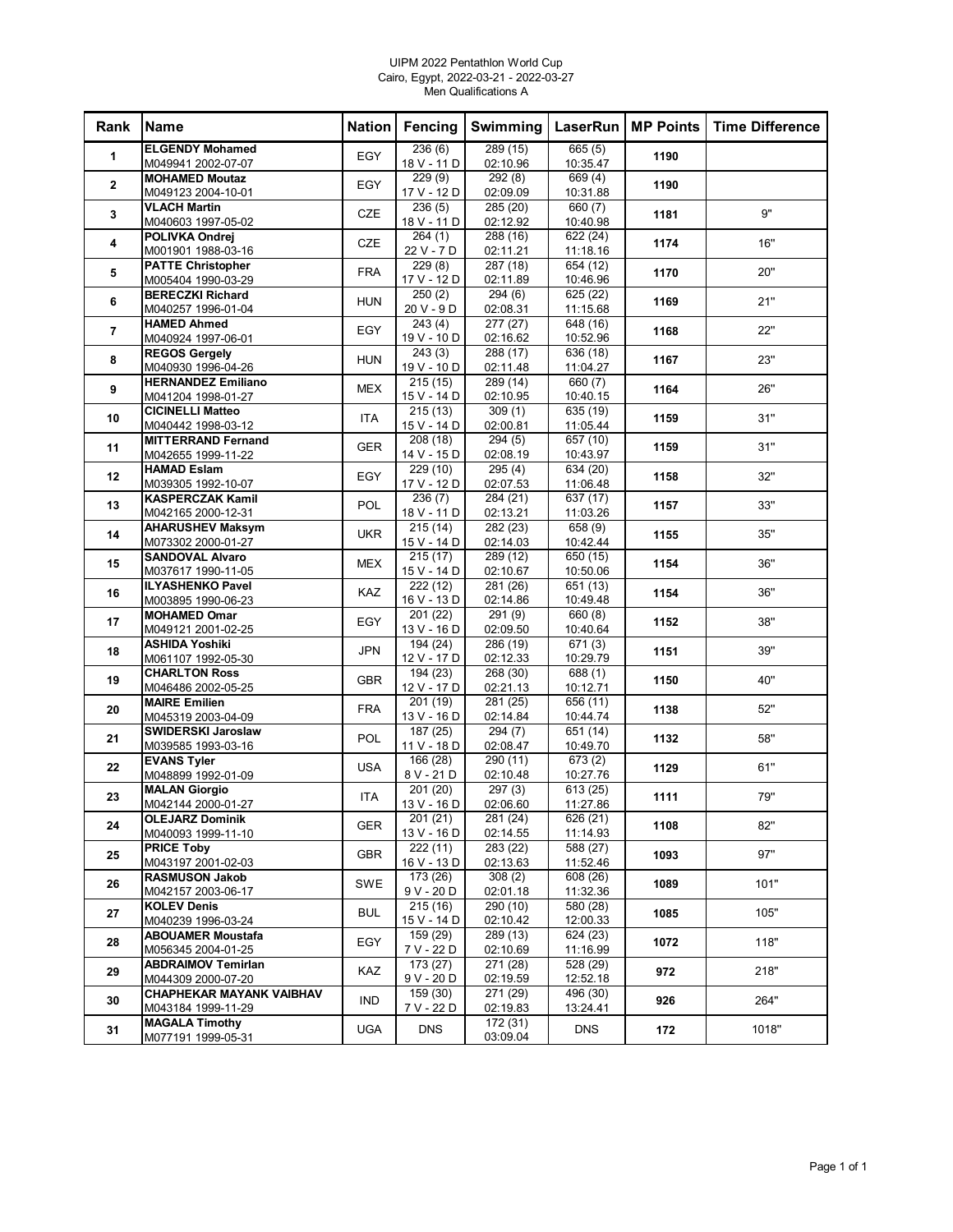## UIPM 2022 Pentathlon World Cup Cairo, Egypt, 2022-03-21 - 2022-03-27 Men Qualifications B

| Rank           | <b>Name</b>                                         | <b>Nation</b> | Fencing                 | Swimming             | LaserRun                 | <b>MP Points</b> | <b>Time Difference</b> |
|----------------|-----------------------------------------------------|---------------|-------------------------|----------------------|--------------------------|------------------|------------------------|
| 1              | <b>BELAUD Valentin</b>                              | <b>FRA</b>    | 256(2)                  | 289 (13)             | 638 (21)                 | 1183             |                        |
|                | M038104 1992-09-16                                  |               | 22 V - 8 D              | 02:10.61             | 11:02.81                 |                  |                        |
| $\overline{2}$ | <b>PARISI Giuseppe Mattia</b><br>M040221 1994-09-29 | <b>ITA</b>    | 256(1)<br>22 V - 8 D    | 270 (30)<br>02:20.23 | 646 (15)<br>10:54.16     | 1172             | 11"                    |
|                | <b>ZILLEKENS Christian</b>                          |               | 220 (11)                | 288 (17)             | 664 (11)                 |                  |                        |
| 3              | M040280 1995-12-29                                  | <b>GER</b>    | 16 V - 14 D             | 02:11.28             | 10:36.59                 | 1172             | 11"                    |
|                | <b>HUSAM Muhammed</b>                               |               | $\overline{226}$ (10)   | $\overline{307}$ (2) | 638(22)                  |                  |                        |
| 4              | M049945 2002-02-14                                  | EGY           | 17 V - 13 D             | 02:01.65             | 11:02.17                 | 1171             | 12"                    |
| 5              | <b>CHAMIZO Cristian</b>                             | <b>ESP</b>    | 244(3)                  | 285 (19)             | 641 (19)                 | 1170             | 13"                    |
|                | M041327 1999-06-23                                  |               | 20 V - 10 D             | 02:12.64             | 10:59.25                 |                  |                        |
| 6              | <b>SUKHAREV Vladislav</b>                           | KAZ           | 244(4)                  | 297(6)               | $\overline{6}$ 29 $(25)$ | 1170             | 13"                    |
|                | M040830 1994-02-06                                  |               | 20 V - 10 D             | 02:06.87             | 11:11.96                 |                  |                        |
| $\overline{7}$ | <b>SHABAN Mohanad</b>                               | EGY           | 232(5)                  | 296(7)               | 641 (20)                 | 1169             | 14"                    |
|                | M042104 2000-07-03                                  |               | 18 V - 12 D             | 02:07.32             | 10:59.72                 |                  |                        |
| 8              | <b>SZEP Balazs</b>                                  | <b>HUN</b>    | 202 (22)                | 288 (15)             | 678(3)                   | 1168             | 15"                    |
|                | M042070 1999-10-17                                  |               | 13 V - 17 D             | 02:11.16             | 10:22.37                 |                  |                        |
| 9              | <b>COLASANTI Alessandro</b>                         | <b>ITA</b>    | 202 (19)                | $\overline{298}$ (5) | 668 (7)                  | 1168             | 15"                    |
|                | M039022 1995-01-09                                  |               | 13 V - 17 D             | 02:06.16             | 10:32.79                 |                  |                        |
| 10             | <b>UNAL Bugra</b>                                   | <b>TUR</b>    | 208(15)                 | 291 (10)<br>02:09.91 | $\overline{668}$ $(8)$   | 1167             | 16"                    |
|                | M042228 1997-05-06<br><b>BOHM Csaba</b>             |               | 14 V - 16 D<br>196 (23) | 299(4)               | 10:32.27                 |                  |                        |
| 11             | M044097 2000-07-21                                  | <b>HUN</b>    | 12 V - 18 D             | 02:05.79             | 672(4)<br>10:28.73       | 1167             | 16"                    |
|                | <b>LAWRYNOWICZ Daniel</b>                           |               | 208 (14)                | 289 (14)             | 669 (5)                  |                  |                        |
| 12             | M040959 1997-09-30                                  | <b>POL</b>    | 14 V - 16 D             | 02:10.77             | 10:31.20                 | 1166             | 17"                    |
|                | <b>PADILLA Manuel</b>                               |               | 196 (24)                | 281 (23)             | 689 (1)                  |                  |                        |
| 13             | M039425 1992-04-25                                  | <b>MEX</b>    | 12 V - 18 D             | 02:14.57             | 10:11.59                 | 1166             | 17"                    |
|                | <b>KUF Jan</b>                                      |               | 228(7)                  | 288 (16)             | 649 (14)                 |                  |                        |
| 14             | M037531 1991-05-11                                  | <b>CZE</b>    | 19 V - 11 D             | 02:11.20             | 10:51.09                 | 1165             | 18"                    |
|                | <b>GUTKOWSKI Lukasz</b>                             |               | 196 (26)                | 290 (12)             | 679(2)                   |                  |                        |
| 15             | M042148 1998-03-21                                  | <b>POL</b>    | 12 V - 18 D             | 02:10.30             | 10:21.57                 | 1165             | 18"                    |
| 16             | <b>CHOONG Henry</b>                                 | GBR           | 208 (16)                | 305(3)               | 652 (13)                 | 1165             | 18"                    |
|                | M040381 1997-04-22                                  |               | 14 V - 16 D             | 02:02.72             | 10:48.91                 |                  |                        |
| 17             | <b>CARRILLO Duilio</b>                              | MEX           | 214(12)                 | 282 (22)             | 667 (9)                  | 1163             | 20"                    |
|                | M049394 1997-03-24                                  |               | 15 V - 15 D             | 02:14.38             | 10:33.12                 |                  |                        |
| 18             | <b>ELKASHEF Eyad</b>                                | EGY           | 226(8)                  | 286(18)              | $\overline{644}$ (16)    | 1156             | 27"                    |
|                | M048984 2002-12-11                                  |               | 17 V - 13 D             | 02:12.43             | 10:56.11                 |                  |                        |
| 19             | <b>ROCHAT Mathis</b>                                | <b>FRA</b>    | 202 (21)                | 295(8)               | 659 (12)                 | 1156             | 27"                    |
|                | M052471 2002-01-07                                  |               | 13 V - 17 D             | 02:07.87             | 10:41.41                 |                  |                        |
| 20             | <b>SVECHOTA Ondrej</b>                              | <b>CZE</b>    | 208 (17)                | 282 (21)             | 666 (10)                 | 1156             | 27"                    |
|                | M039898 1993-02-17<br><b>KARIM Noureldin</b>        |               | 14 V - 16 D<br>190 (27) | 02:14.31<br>292(9)   | 10:34.67<br>669(6)       |                  |                        |
| 21             | M047249 2001-10-14                                  | EGY           | 11 V - 19 D             | 02:09.12             | 10:31.55                 | 1151             | 32"                    |
|                | <b>ALYAN Youssef</b>                                |               | 232(6)                  | 275(29)              | $\sqrt{643(17)}$         |                  |                        |
| 22             | M049115 2002-02-01                                  | EGY           | 18 V - 12 D             | 02:17.66             | 10:57.52                 | 1150             | 33"                    |
|                | <b>SEKIGAWA Kazuaki</b>                             |               | 190 (27)                | 307(1)               | 626 (26)                 |                  |                        |
| 23             | M077146 1993-12-23                                  | JPN           | 11 V - 19 D             | 02:01.56             | 11:14.62                 | 1123             | 60"                    |
|                | <b>ELBENDARY Seif</b>                               |               | 214(13)                 | 264 (31)             | 642 (18)                 |                  |                        |
| 24             | M049076 2004-01-22                                  | <b>EGY</b>    | 15 V - 15 D             | 02:23.01             | 10:58.00                 | 1120             | 63"                    |
|                | <b>MICHSHENKO Vladislav</b>                         |               | 226 (9)                 | 276 (28)             | 616 (27)                 |                  | 65"                    |
| 25             | M054201 1994-03-06                                  | KAZ           | 17 V - 13 D             | 02:17.37             | 11:24.72                 | 1118             |                        |
| 26             | <b>RAMOS JAIRO</b>                                  | <b>GUA</b>    | 190 (27)                | 290 (11)             | 632 (24)                 | 1112             | 71"                    |
|                | M041989 2002-05-21                                  |               | 11 V - 19 D             | 02:10.07             | 11:08.70                 |                  |                        |
| 27             | <b>ANDERSON Guy</b>                                 | GBR           | 190 (30)                | 281 (25)             | 633 (23)                 | 1104             | 79"                    |
|                | M044996 2001-07-23                                  |               | 11 V - 19 D             | 02:14.87             | 11:07.17                 |                  |                        |
| 28             | <b>CALISKAN Yunus</b>                               | TUR           | 196 (25)                | 285 (20)             | 614 (28)                 | 1095             | 88"                    |
|                | M049620 2001-08-01                                  |               | 12 V - 18 D             | 02:12.68             | 11:26.46                 |                  |                        |
| 29             | <b>STROMSOE Axel</b>                                | <b>SWE</b>    | 208 (18)                | 277 (26)             | 599 (29)                 | 1084             | 99"                    |
|                | M042154 2000-09-26                                  |               | 14 V - 16 D             | 02:16.79             | 11:41.56                 |                  |                        |
| 30             | <b>OCHOA JUAN</b>                                   | <b>GUA</b>    | 202 (20)                | 281 (24)             | 577 (30)                 | 1060             | 123"                   |
|                | M044315 2003-03-10<br>LIM Wei Yang, Nicholas        |               | 13 V - 17 D             | 02:14.69             | 12:03.69                 |                  |                        |
| 31             | M077144 1995-05-03                                  | SGP           | 174 (31)<br>10 V - 20 D | 276 (27)<br>02:17.15 | 413 (31)<br>14:47.07     | 863              | 320"                   |
|                |                                                     |               |                         |                      |                          |                  |                        |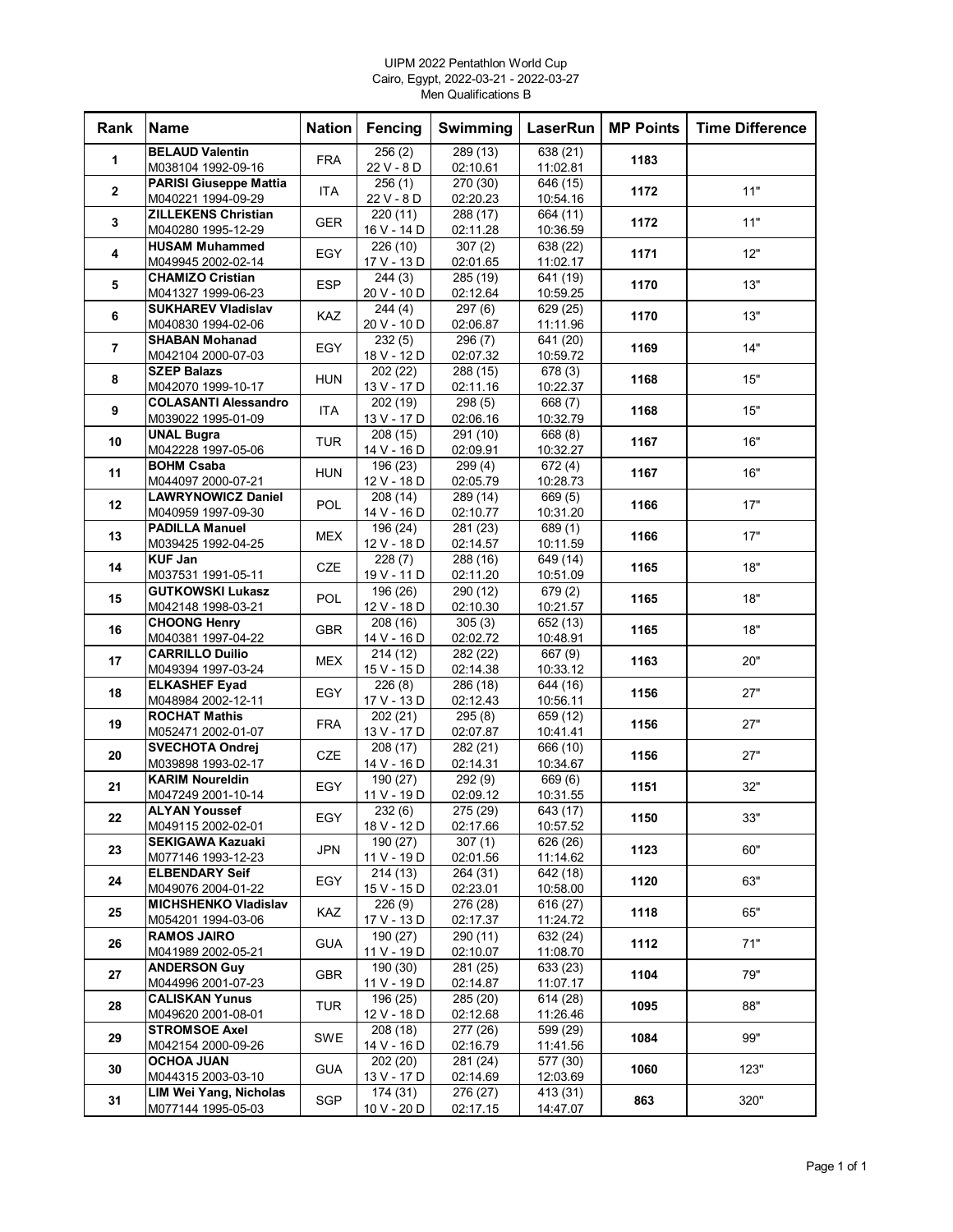#### UIPM 2022 Pentathlon World Cup Cairo, Egypt, 2022-03-21 - 2022-03-27 Women Semi-Finals A

| Rank                    | <b>Name</b>                         | <b>Nation</b> | Fencing     | <b>Swimming</b> | Riding | LaserRun             | <b>MP Points</b> | <b>Time Difference</b> |
|-------------------------|-------------------------------------|---------------|-------------|-----------------|--------|----------------------|------------------|------------------------|
| $\mathbf{1}$            | <b>MICHELI Elena</b>                | <b>ITA</b>    | 235(8)      | 279(1)          | 0(0)   | 567 (12)             | 1081             |                        |
|                         | W040837 1999-04-29                  |               | 22 V - 13 D | 02:15.66        | 0.00   | 12:13.09             |                  |                        |
| $\mathbf{2}$            | <b>GULYAS Michelle</b>              | <b>HUN</b>    | 244(6)      | 273(3)          | 0(0)   | 550 (14)             | 1067             | 14"                    |
|                         | W042365 2000-10-24                  |               | 23 V - 12 D | 02:18.57        | 0.00   | 12:30.21             |                  |                        |
| 3                       | <b>VARLEY Jessica</b>               | <b>GBR</b>    | 211 (19)    | 259 (10)        | 0(0)   | $\overline{595}$ (2) | 1065             | 16"                    |
|                         | W040380 1995-03-09                  |               | 16 V - 19 D | 02:25.51        | 0.00   | 11:45.08             |                  |                        |
| $\overline{\mathbf{4}}$ | <b>GREEN Olivia</b>                 | <b>GBR</b>    | 214(16)     | 270(6)          | 0(0)   | 575 (9)              | 1059             | 22"                    |
|                         | W042115 1999-11-23                  |               | 17 V - 18 D | 02:20.45        | 0.00   | 12:05.30             |                  |                        |
| 5                       | <b>ARCEO Mariana</b>                | <b>MEX</b>    | 209 (21)    | 262(8)          | 0(0)   | 586 (4)              | 1057             | 24"                    |
|                         | W039816 1994-04-27                  |               | 16 V - 19 D | 02:24.37        | 0.00   | 11:54.05             |                  |                        |
| 6                       | <b>EGLOFF Lea</b>                   | SUI           | 210(18)     | 257 (12)        | 0(0)   | 589 (3)              | 1056             | 25"                    |
|                         | W042141 2000-08-07                  |               | 17 V - 18 D | 02:26.78        | 0.00   | 11:51.31             |                  |                        |
| 7                       | <b>SIMON Sarolta</b>                | <b>HUN</b>    | 259(2)      | 248 (15)        | 0(0)   | 547 (16)             | 1054             | 27"                    |
|                         | W040929 1997-08-30                  |               | 26 V - 9 D  | 02:31.22        | 0.00   | 12:33.06             |                  |                        |
| 8                       | <b>MORSY Haydy</b>                  | EGY           | 250(3)      | 247 (16)        | 0(0)   | 554 (13)             | 1051             | 30"                    |
|                         | W040244 1999-09-19                  |               | 25 V - 10 D | 02:31.65        | 0.00   | 12:26.25             |                  |                        |
| 9                       | <b>ABDELMAKSOUD Salma</b>           | <b>EGY</b>    | 191 (30)    | 277(2)          | 0(0)   | 579 (7)              | 1047             | 34"                    |
|                         | W041348 2000-01-18                  |               | 12 V - 23 D | 02:16.86        | 0.00   | 12:01.08             |                  |                        |
| 10                      | <b>OZYUKSEL IIke</b>                | <b>TUR</b>    | 200(27)     | 263(7)          | 0(0)   | 580 (6)              | 1043             | 38"                    |
|                         | W040001 1997-02-24                  |               | 15 V - 20 D | 02:23.54        | 0.00   | 12:00.08             |                  |                        |
| 11                      | <b>CASTAUDI Rebecca</b>             | <b>FRA</b>    | 205(20)     | 230(18)         | 0(0)   | 603(1)               | 1038             | 43"                    |
|                         | W042352 2001-07-08                  |               | 16 V - 19 D | 02:40.43        | 0.00   | 11:37.01             |                  |                        |
| 12                      | <b>OLIVER Catherine Mayran</b>      | <b>MEX</b>    | 210(17)     | 239 (17)        | 0(0)   | 585(5)               | 1034             | 47"                    |
|                         | W046603 2001-08-22                  |               | 17 V - 18 D | 02:35.67        | 0.00   | 11:55.80             |                  |                        |
| 13                      | <b>REBOISSON Clemence</b>           | <b>FRA</b>    | 200(24)     | 249 (14)        | 0(0)   | 569 (11)             | 1018             | 63"                    |
|                         | W043234 2000-01-11                  |               | 15 V - 20 D | 02:30.87        | 0.00   | 12:11.34             |                  |                        |
| 14                      | <b>RINAUDO Alice</b>                | <b>ITA</b>    | 205(22)     | 260(9)          | 0(0)   | 547 (17)             | 1012             | 69"                    |
|                         | W041656 2000-04-18                  |               | 16 V - 19 D | 02:25.35        | 0.00   | 12:33.30             |                  |                        |
| 15                      | <b>VALENCIA FRANCO Paula Sophia</b> | <b>GUA</b>    | 175(34)     | 259 (11)        | 0(0)   | 578 (8)              | 1012             | 69"                    |
|                         | W050520 2002-12-26                  |               | 10 V - 25 D | 02:25.53        | 0.00   | 12:02.80             |                  |                        |
| 16                      | POTAPENKO Elena                     | <b>KAZ</b>    | 190 (29)    | 270(5)          | 0(0)   | 548 (15)             | 1008             | 73"                    |
|                         | W042194 1993-04-20                  |               | 13 V - 22 D | 02:20.06        | 0.00   | 12:32.10             |                  |                        |
| 17                      | <b>SHIBATA Hana</b>                 | <b>JPN</b>    | 206(25)     | 272(4)          | 0(0)   | 527 (18)             | 1005             | 76"                    |
|                         | W041858 2002-02-25                  |               | 15 V - 20 D | 02:19.34        | 0.00   | 12:53.30             |                  |                        |
| 18                      | <b>PYDYSZEWSKA Ewa</b>              | <b>POL</b>    | 172 (36)    | 256 (13)        | 0(0)   | 572 (10)             | 1000             | 81"                    |
|                         | W045460 2002-12-17                  |               | 9 V - 26 D  | 02:27.07        | 0.00   | 12:08.42             |                  |                        |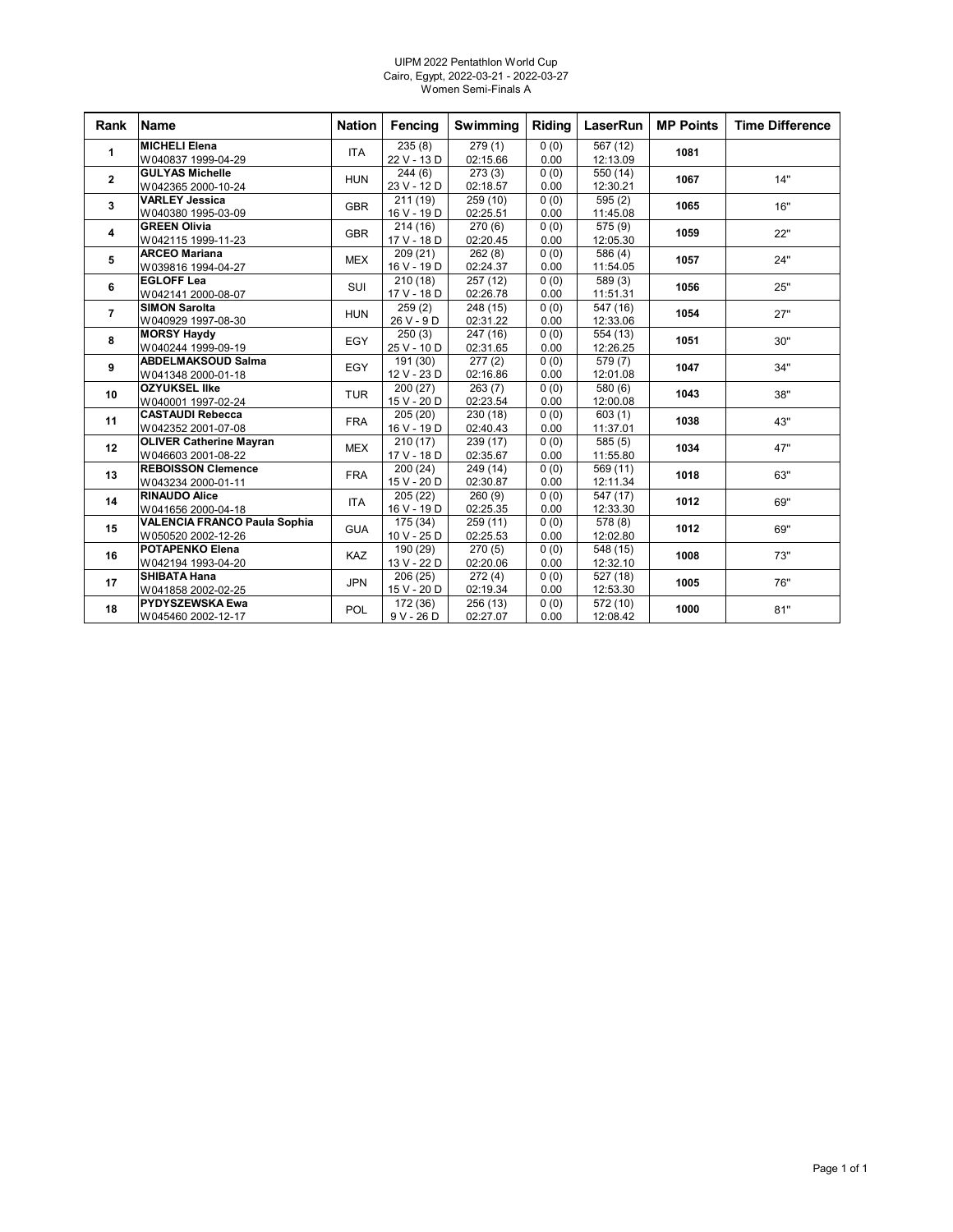### UIPM 2022 Pentathlon World Cup Cairo, Egypt, 2022-03-21 - 2022-03-27 Women Semi-Finals B

| Rank           | <b>Name</b>                                      | <b>Nation</b> | Fencing                 | Swimming                     | Riding       |                                  | LaserRun   MP Points | <b>Time Difference</b> |
|----------------|--------------------------------------------------|---------------|-------------------------|------------------------------|--------------|----------------------------------|----------------------|------------------------|
| 1              | <b>KANDIL Amira</b><br>W042925 2003-02-20        | EGY           | 249(4)<br>24 V - 11 D   | 277(2)<br>02:16.72           | 0(0)<br>0.00 | 551(14)<br>12:29.75              | 1077                 |                        |
| $\overline{2}$ | <b>LANGREHR Rebecca</b><br>W040067 1998-04-04    | <b>GER</b>    | 255(1)<br>26 V - 9 D    | 261(11)<br>02:24.85          | 0(0)<br>0.00 | 560 (13)<br>12:20.06             | 1076                 | 1"                     |
| $\mathbf{3}$   | <b>WHITAKER Emma</b><br>W044100 2001-05-05       | <b>GBR</b>    | 220 (11)<br>19 V - 16 D | 261 (10)<br>02:24.68         | 0(0)<br>0.00 | 593 (5)<br>11:47.52              | 1074                 | 3"                     |
| 4              | <b>LOPEZ MARIA LEA</b><br>W041520 2000-08-04     | <b>ITA</b>    | 227 (10)<br>20 V - 15 D | 268(5)<br>02:21.14           | 0(0)<br>0.00 | $\overline{578(8)}$<br>12:02.27  | 1073                 | 4"                     |
| 5              | <b>BRYSON Kerenza</b><br>W040816 1998-09-07      | <b>GBR</b>    | 235(7)<br>22 V - 13 D   | 254 (14)<br>02:28.36         | 0(0)<br>0.00 | 584 (6)<br>11:56.99              | 1073                 | 4"                     |
| 6              | <b>TOGNETTI Aurora</b><br>W040437 1998-09-13     | <b>ITA</b>    | 224 (12)<br>19 V - 16 D | 270(4)<br>02:20.15           | 0(0)<br>0.00 | $\overline{577}$ (9)<br>12:03.21 | 1071                 | 6"                     |
| $\overline{7}$ | <b>DOMINIAK Natalia</b><br>W041803 1998-01-29    | <b>POL</b>    | 215(13)<br>18 V - 17 D  | 260 (13)<br>02:25.02         | 0(0)<br>0.00 | 595(4)<br>11:45.72               | 1070                 | 7"                     |
| 8              | <b>KRENKOVA Karolina</b><br>W041397 1998-10-23   | CZE           | 234(9)<br>21 V - 14 D   | 261 (12)<br>02:24.88         | 0(0)<br>0.00 | 574 (11)<br>12:06.25             | 1069                 | 8"                     |
| 9              | <b>OLIVER Mayan</b><br>W039765 1993-07-08        | <b>MEX</b>    | 210(15)<br>17 V - 18 D  | 246 (16)<br>02:27.23         | 0(0)<br>0.00 | 613(1)<br>11:27.51               | 1069                 | 8"                     |
| 10             | <b>CLOUVEL Elodie</b><br>W039469 1989-01-13      | <b>FRA</b>    | 242(5)<br>23 V - 12 D   | $\sqrt{286}$ (1)<br>02:12.42 | 0(0)<br>0.00 | 539 (16)<br>12:41.86             | 1067                 | 10"                    |
| 11             | <b>ISMAIL Malak</b><br>W041888 2005-06-08        | EGY           | 219 (14)<br>18 V - 17 D | 265(8)<br>02:22.93           | 0(0)<br>0.00 | 575 (10)<br>12:05.46             | 1059                 | 18"                    |
| 12             | <b>VEGA Tamara</b><br>W039422 1993-03-14         | <b>MEX</b>    | 204 (28)<br>15 V - 20 D | 273(3)<br>02:18.60           | 0(0)<br>0.00 | 579 (7)<br>12:01.16              | 1056                 | 21"                    |
| 13             | <b>GUZI Blanka</b><br>W041178 1999-05-14         | <b>HUN</b>    | 175 (33)<br>10 V - 25 D | 265(7)<br>02:22.74           | 0(0)<br>0.00 | 605(2)<br>11:35.32               | 1045                 | 32"                    |
| 14             | <b>BRASSIL Sive</b><br>W038948 1994-02-18        | <b>IRL</b>    | 187 (31)<br>12 V - 23 D | 266(6)<br>02:22.06           | 0(0)<br>0.00 | 573 (12)<br>12:07.39             | 1026                 | 51"                    |
| 15             | <b>JURT Anna</b><br>W042140 2001-12-28           | SUI           | 177 (35)<br>10 V - 25 D | 232 (17)<br>02:39.00         | 0(0)<br>0.00 | 596 (3)<br>11:44.30              | 1005                 | 72"                    |
| 16             | <b>VAN DER MERWE Alida</b><br>W042983 2003-03-13 | <b>RSA</b>    | 200(26)<br>15 V - 20 D  | $\sqrt{264(9)}$<br>02:23.24  | 0(0)<br>0.00 | 540(15)<br>12:40.89              | 1004                 | 73"                    |
| 17             | <b>AMER Zeina</b><br>W041878 2005-04-25          | EGY           | 209(23)<br>16 V - 19 D  | 248 (15)<br>02:31.05         | 0(0)<br>0.00 | 520 (17)<br>13:00.57             | 977                  | 100"                   |
| 18             | <b>GOMESSE Jessve</b><br>W045473 2001-06-13      | <b>FRA</b>    | <b>DNS</b>              | <b>DNS</b>                   | 0(0)<br>0.00 | <b>DNS</b>                       | 0                    | 1077"                  |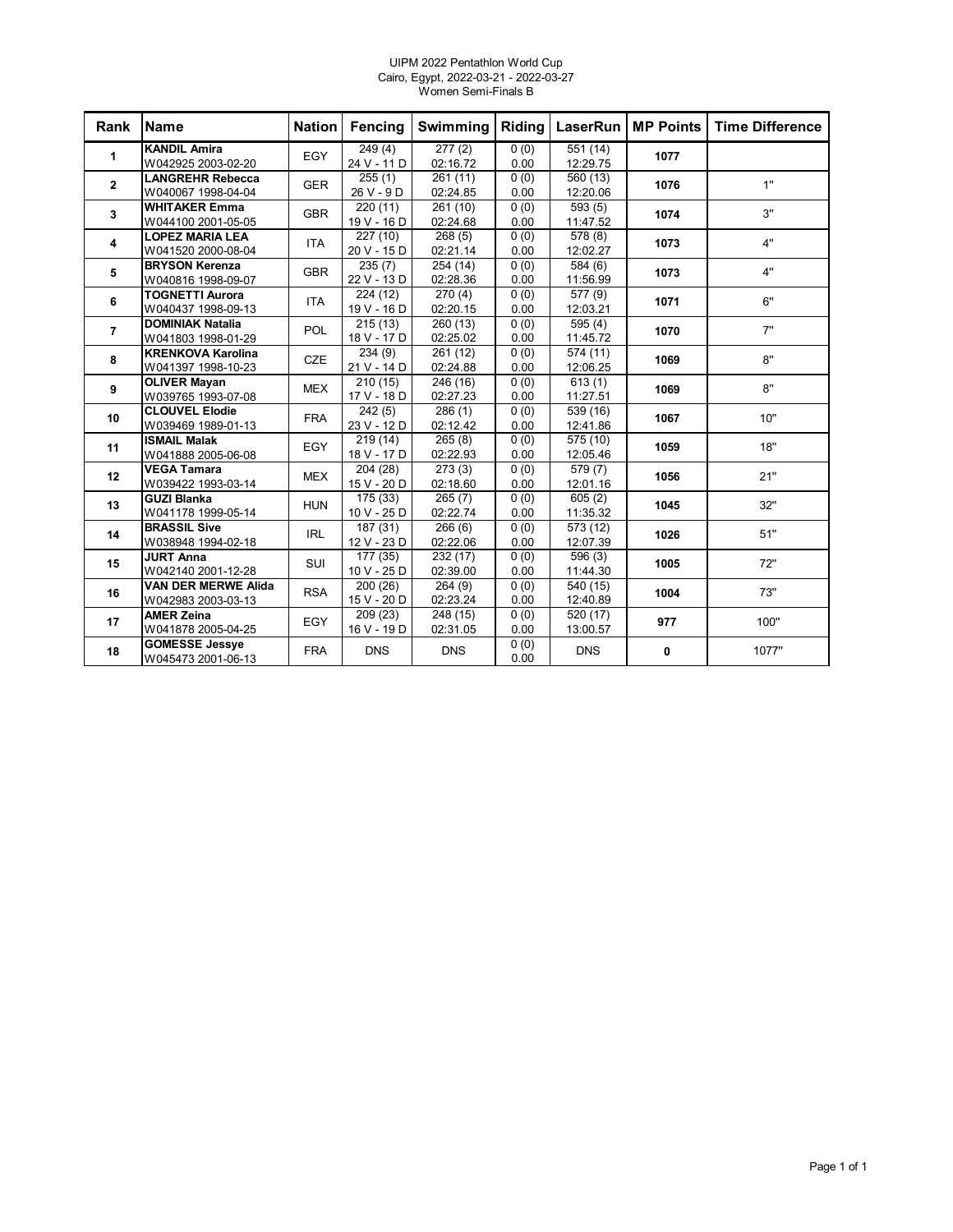## UIPM 2022 Pentathlon World Cup Cairo, Egypt, 2022-03-21 - 2022-03-27 Men Semi-Finals A

| Rank                 | <b>Name</b>                   | <b>Nation</b> | <b>Fencing</b> | Swimming | Riding | LaserRun              | <b>MP Points</b> | <b>Time Difference</b> |
|----------------------|-------------------------------|---------------|----------------|----------|--------|-----------------------|------------------|------------------------|
| $\blacktriangleleft$ | <b>HERNANDEZ Emiliano</b>     | <b>MEX</b>    | 230(5)         | 292(6)   | 0(0)   | 655(3)                | 1177             |                        |
|                      | M041204 1998-01-27            |               | 21 V - 14 D    | 02:09.35 | 0.00   | 10:45.91              |                  |                        |
| $\overline{2}$       | <b>PATTE Christopher</b>      | <b>FRA</b>    | 230(4)         | 292(7)   | 0(0)   | 641 (12)              | 1163             | 14"                    |
|                      | M005404 1990-03-29            |               | 19 V - 16 D    | 02:09.42 | 0.00   | 10:59.80              |                  |                        |
| $\mathbf{3}$         | <b>HAMED Ahmed</b>            | EGY           | 235(2)         | 282 (16) | 0(0)   | 645 (10)              | 1162             | 15"                    |
|                      | M040924 1997-06-01            |               | 22 V - 13 D    | 02:14.48 | 0.00   | 10:55.05              |                  |                        |
| 4                    | <b>REGOS Gergely</b>          | <b>HUN</b>    | 222(12)        | 291 (9)  | 0(0)   | 643 (11)              | 1156             | 21"                    |
|                      | M040930 1996-04-26            |               | 19 V - 16 D    | 02:09.94 | 0.00   | 10:57.54              |                  |                        |
| 5                    | <b>BERECZKI Richard</b>       | <b>HUN</b>    | 213(17)        | 295(2)   | 0(0)   | 648 (9)               | 1156             | 21"                    |
|                      | M040257 1996-01-04            |               | 16 V - 19 D    | 02:07.57 | 0.00   | 10:52.81              |                  |                        |
| 6                    | <b>ELGENDY Mohamed</b>        | EGY           | 210(19)        | 291(8)   | 0(0)   | 654(5)                | 1155             | 22"                    |
|                      | M049941 2002-07-07            |               | 17 V - 18 D    | 02:09.87 | 0.00   | 10:46.21              |                  |                        |
| $\overline{7}$       | <b>COLASANTI Alessandro</b>   | <b>ITA</b>    | 190 (34)       | 298(1)   | 0(0)   | 667(1)                | 1155             | 22"                    |
|                      | M039022 1995-01-09            |               | 13 V - 22 D    | 02:06.21 | 0.00   | 10:33.83              |                  |                        |
| 8                    | <b>UNAL Bugra</b>             | <b>TUR</b>    | 225(9)         | 292(5)   | 0(0)   | 637 (13)              | 1154             | 23"                    |
|                      | M042228 1997-05-06            |               | 20 V - 15 D    | 02:09.15 | 0.00   | 11:03.78              |                  |                        |
| 9                    | <b>POLIVKA Ondrej</b>         | <b>CZE</b>    | 207 (20)       | 282 (14) | 0(0)   | $\overline{661}$ (2)  | 1150             | 27"                    |
|                      | M001901 1988-03-16            |               | 16 V - 19 D    | 02:14.08 | 0.00   | 10:39.36              |                  |                        |
| 10                   | <b>ROCHAT Mathis</b>          | <b>FRA</b>    | 195 (32)       | 295(4)   | 0(0)   | 655 (4)               | 1145             | 32"                    |
|                      | M052471 2002-01-07            |               | 14 V - 21 D    | 02:07.76 | 0.00   | 10:45.36              |                  |                        |
| 11                   | <b>HAMAD Eslam</b>            | EGY           | 225 (10)       | 295(3)   | 0(0)   | 623 (15)              | 1143             | 34"                    |
|                      | M039305 1992-10-07            |               | 20 V - 15 D    | 02:07.73 | 0.00   | 11:17.08              |                  |                        |
| 12                   | <b>CHAMIZO Cristian</b>       | <b>ESP</b>    | 205(22)        | 286 (11) | 0(0)   | 650 (7)               | 1141             | 36"                    |
|                      | M041327 1999-06-23            |               | 16 V - 19 D    | 02:12.03 | 0.00   | 10:50.42              |                  |                        |
| 13                   | <b>ILYASHENKO Pavel</b>       | <b>KAZ</b>    | 249(1)         | 281 (17) | 0(0)   | 609(17)               | 1139             | 38"                    |
|                      | M003895 1990-06-23            |               | 24 V - 11 D    | 02:14.92 | 0.00   | 11:31.83              |                  |                        |
| 14                   | <b>SANDOVAL Alvaro</b>        | <b>MEX</b>    | 193 (33)       | 289 (10) | 0(0)   | 652 (6)               | 1134             | 43"                    |
|                      | M037617 1990-11-05            |               | 12 V - 23 D    | 02:10.97 | 0.00   | 10:48.10              |                  |                        |
| 15                   | <b>KASPERCZAK Kamil</b>       | <b>POL</b>    | 205(23)        | 284 (13) | 0(0)   | $\overline{636}$ (14) | 1125             | 52"                    |
|                      | M042165 2000-12-31            |               | 16 V - 19 D    | 02:13.16 | 0.00   | 11:04.09              |                  |                        |
|                      | <b>PARISI Giuseppe Mattia</b> |               | 200 (28)       | 274 (18) | 0(0)   | 650 (8)               |                  |                        |
| 16                   | M040221 1994-09-29            | <b>ITA</b>    | 15 V - 20 D    | 02:18.41 | 0.00   | 10:50.12              | 1124             | 53"                    |
|                      |                               |               |                |          |        |                       |                  |                        |
| 17                   | <b>AHARUSHEV Maksym</b>       | <b>UKR</b>    | 200(30)        | 282(15)  | 0(0)   | 623(16)               | 1105             | 72"                    |
|                      | M073302 2000-01-27            |               | 15 V - 20 D    | 02:14.34 | 0.00   | 11:17.14              |                  |                        |
| 18                   | <b>VLACH Martin</b>           | <b>CZE</b>    | 207(21)        | 285 (12) | 0(0)   | EL.                   | 492              | 685"                   |
|                      | M040603 1997-05-02            |               | 16 V - 19 D    | 02:12.90 | 0.00   |                       |                  |                        |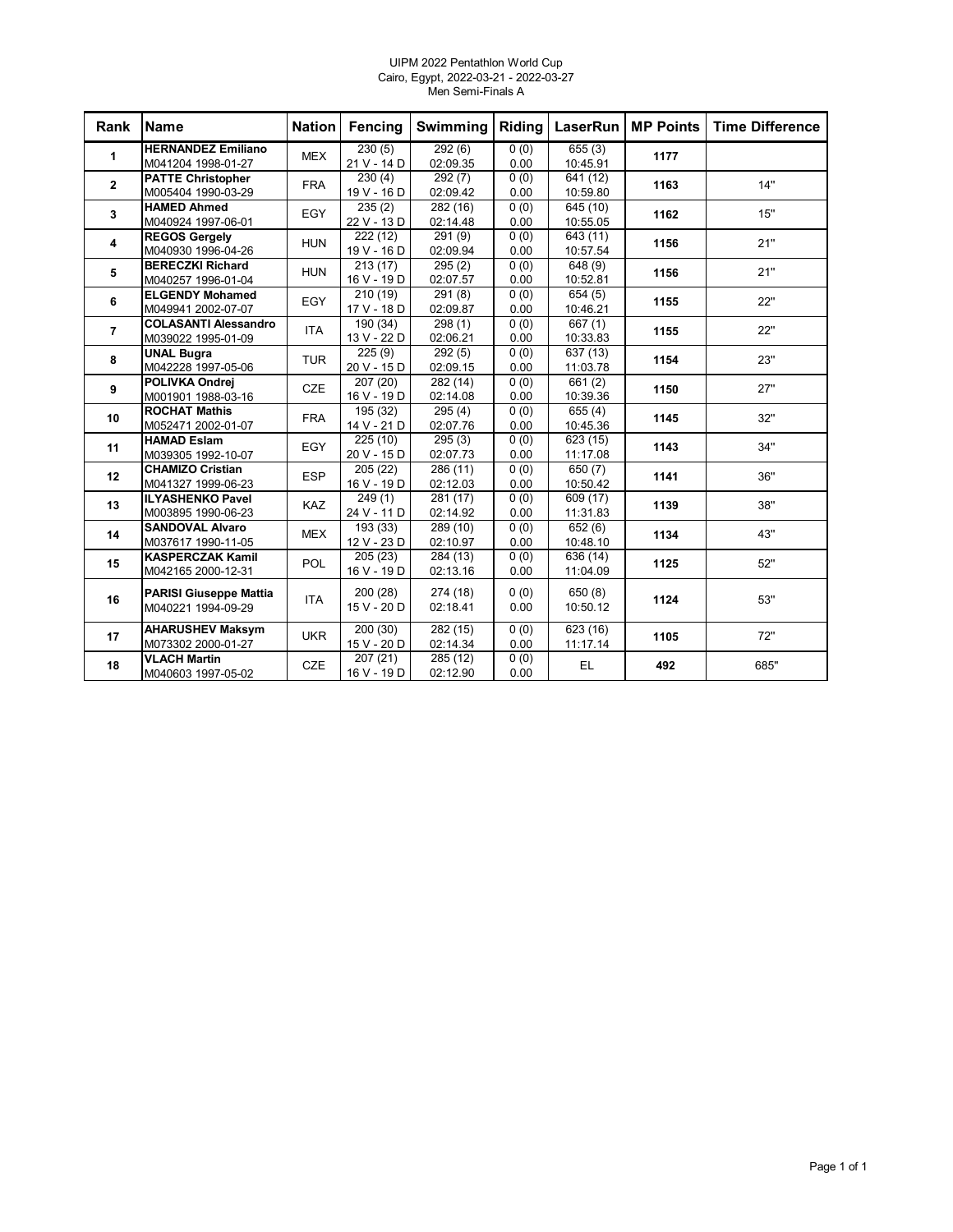## UIPM 2022 Pentathlon World Cup Cairo, Egypt, 2022-03-21 - 2022-03-27 Men Semi-Finals B

| Rank            | <b>Name</b>                                      | <b>Nation</b> | Fencing                 | Swimming                         | Riding       | <b>LaserRun</b>                  | <b>MP Points</b> | <b>Time Difference</b> |
|-----------------|--------------------------------------------------|---------------|-------------------------|----------------------------------|--------------|----------------------------------|------------------|------------------------|
| 1               | <b>ZILLEKENS Christian</b><br>M040280 1995-12-29 | <b>GER</b>    | 230(6)<br>21 V - 14 D   | 288(11)<br>02:11.10              | 0(0)<br>0.00 | 662(8)<br>10:38.80               | 1180             |                        |
| $\mathbf{2}$    | <b>SZEP Balazs</b><br>M042070 1999-10-17         | <b>HUN</b>    | 225(11)<br>20 V - 15 D  | 288 (12)<br>02:11.39             | 0(0)<br>0.00 | 666 (7)<br>10:34.23              | 1179             | 1"                     |
| 3               | <b>BELAUD Valentin</b><br>M038104 1992-09-16     | <b>FRA</b>    | 220(14)<br>19 V - 16 D  | 287 (13)<br>02:11.78             | 0(0)<br>0.00 | 671(5)<br>10:29.81               | 1178             | 2"                     |
| 4               | <b>CICINELLI Matteo</b><br>M040442 1998-03-12    | <b>ITA</b>    | 231(3)<br>20 V - 15 D   | 307(2)<br>02:01.92               | 0(0)<br>0.00 | 639 (13)<br>11:01.15             | 1177             | 3"                     |
| 5               | <b>PADILLA Manuel</b><br>M039425 1992-04-25      | <b>MEX</b>    | 212(18)<br>17 V - 18 D  | 290 (10)<br>02:10.49             | 0(0)<br>0.00 | 674(2)<br>10:26.29               | 1176             | 4"                     |
| 6               | <b>GUTKOWSKI Lukasz</b><br>M042148 1998-03-21    | <b>POL</b>    | 217(15)<br>18 V - 17 D  | 286 (16)<br>02:12.34             | 0(0)<br>0.00 | 673(3)<br>10:27.67               | 1176             | 4"                     |
| $\overline{7}$  | <b>BOHM Csaba</b><br>M044097 2000-07-21          | <b>HUN</b>    | 202(26)<br>15 V - 20 D  | $\frac{1}{300(4)}$<br>02:05.33   | 0(0)<br>0.00 | 673(4)<br>10:27.63               | 1175             | 5"                     |
| 8               | <b>KUF Jan</b><br>M037531 1991-05-11             | CZE           | 229(8)<br>20 V - 15 D   | 286 (15)<br>02:12.09             | 0(0)<br>0.00 | 658 (9)<br>10:42.32              | 1173             | 7"                     |
| 9               | <b>MOHAMED Moutaz</b><br>M049123 2004-10-01      | <b>EGY</b>    | 199 (31)<br>14 V - 21 D | $\overline{299}$ (5)<br>02:05.88 | 0(0)<br>0.00 | $\overline{669}$ (6)<br>10:31.62 | 1167             | 13"                    |
| 10 <sup>1</sup> | <b>MITTERRAND Fernand</b><br>M042655 1999-11-22  | <b>GER</b>    | 215(16)<br>18 V - 17 D  | 297(6)<br>02:06.52               | 0(0)<br>0.00 | 654 (11)<br>10:46.01             | 1166             | 14"                    |
| 11              | <b>LAWRYNOWICZ Daniel</b><br>M040959 1997-09-30  | <b>POL</b>    | 204(25)<br>15 V - 20 D  | 287 (14)<br>02:11.81             | 0(0)<br>0.00 | $\overline{675}$ (1)<br>10:25.03 | 1166             | 14"                    |
| 12              | <b>ELKASHEF Eyad</b><br>M048984 2002-12-11       | EGY           | 205 (24)<br>16 V - 19 D | 290(9)<br>02:10.28               | 0(0)<br>0.00 | 650 (12)<br>10:50.08             | 1145             | 35"                    |
| 13              | <b>SVECHOTA Ondrej</b><br>M039898 1993-02-17     | CZE           | 202(27)<br>15 V - 20 D  | 282 (17)<br>02:14.16             | 0(0)<br>0.00 | 655 (10)<br>10:45.37             | 1139             | 41"                    |
| 14              | <b>SUKHAREV Vladislav</b><br>M040830 1994-02-06  | KAZ           | 230(7)<br>21 V - 14 D   | 296(7)<br>02:07.32               | 0(0)<br>0.00 | 610 (17)<br>11:30.42             | 1136             | 44"                    |
| 15              | <b>SHABAN Mohanad</b><br>M042104 2000-07-03      | EGY           | 221(13)<br>22 V - 13 D  | 295(8)<br>02:07.88               | 0(0)<br>0.00 | 618 (16)<br>11:22.58             | 1134             | 46"                    |
| 16              | <b>HUSAM Muhammed</b><br>M049945 2002-02-14      | EGY           | 187 (36)<br>14 V - 21 D | 309(1)<br>02:00.82               | 0(0)<br>0.00 | 637 (14)<br>11:03.79             | 1133             | 47"                    |
| 17              | <b>CHOONG Henry</b><br>M040381 1997-04-22        | <b>GBR</b>    | 190 (35)<br>13 V - 22 D | 304(3)<br>02:03.28               | 0(0)<br>0.00 | 623 (15)<br>11:17.50             | 1117             | 63"                    |
| 18              | <b>CARRILLO Duilio</b><br>M049394 1997-03-24     | <b>MEX</b>    | 200(29)<br>15 V - 20 D  | 277 (18)<br>02:16.78             | 0(0)<br>0.00 | 610(18)<br>11:30.71              | 1087             | 93"                    |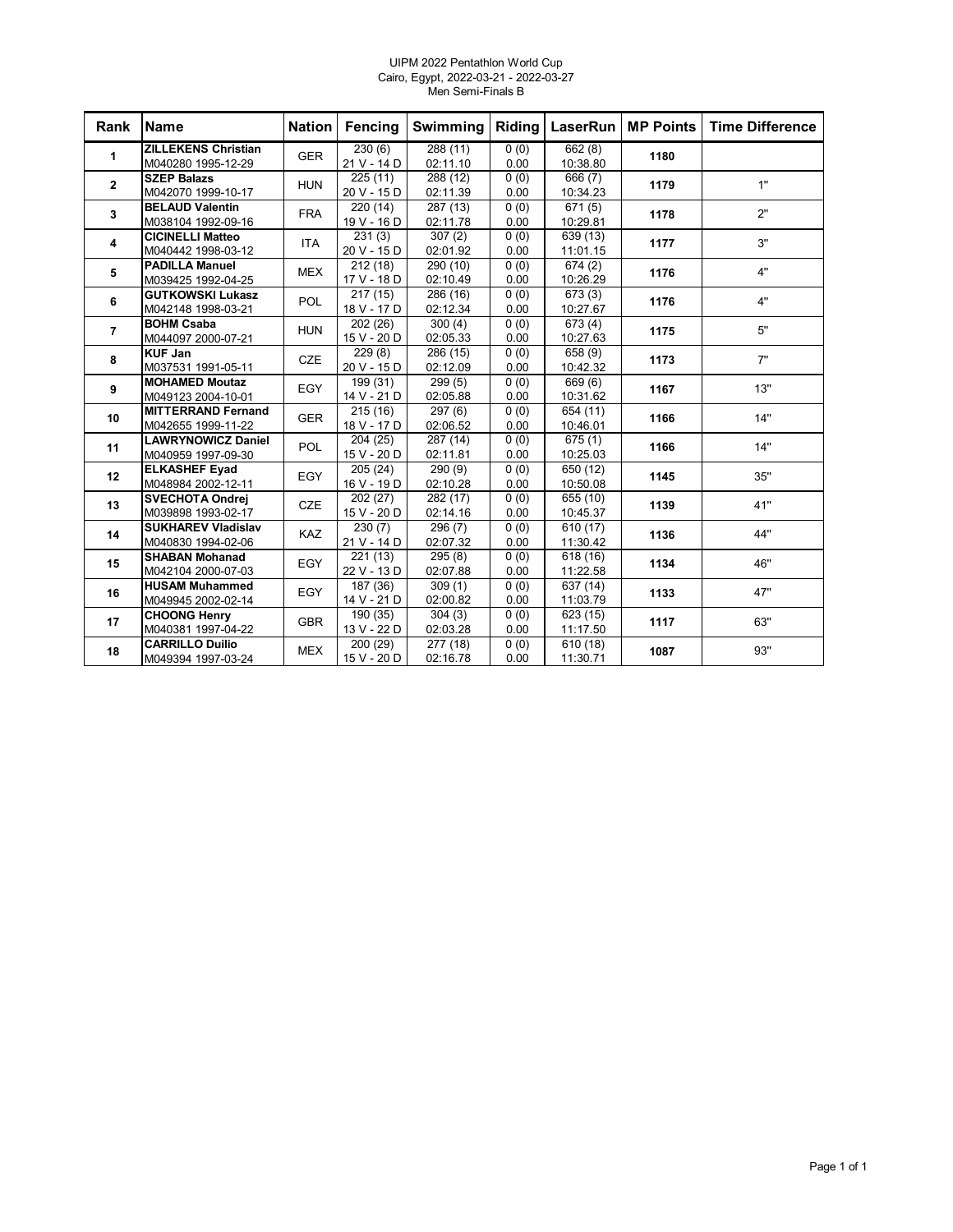#### UIPM 2022 Pentathlon World Cup Cairo, Egypt, 2022-03-21 - 2022-03-27 Women Finals

| Rank                    | Name                     | <b>Nation</b> | Fencing     | Swimming             | Riding   | LaserRun             | <b>MP Points</b> | <b>Time Difference</b> |
|-------------------------|--------------------------|---------------|-------------|----------------------|----------|----------------------|------------------|------------------------|
| 1                       | <b>MICHELI Elena</b>     | <b>ITA</b>    | 243(8)      | 282(2)               | 296(6)   | 596 (4)              | 1417             |                        |
|                         | W040837 1999-04-29       |               | 22 V - 13 D | 02:14.38             | 68.00    | 11:44.13             |                  |                        |
| $\mathbf{2}$            | <b>GULYAS Michelle</b>   | <b>HUN</b>    | 240(6)      | 274(3)               | 300(5)   | $\overline{598}$ (3) | 1412             | 5"                     |
|                         | W042365 2000-10-24       |               | 23 V - 12 D | 02:18.19             | 60.00    | 11:42.01             |                  |                        |
| 3                       | <b>WHITAKER Emma</b>     | <b>GBR</b>    | 222(11)     | 258 (13)             | 300(3)   | 604(2)               | 1384             | 33"                    |
|                         | W044100 2001-05-05       |               | 19 V - 16 D | 02:26.04             | 62.00    | 11:36.11             |                  |                        |
| $\overline{\mathbf{4}}$ | <b>CLOUVEL Elodie</b>    | <b>FRA</b>    | 240(5)      | $\overline{283}$ (1) | 286 (12) | 562 (14)             | 1371             | 46"                    |
|                         | W039469 1989-01-13       |               | 23 V - 12 D | 02:13.58             | 68.00    | 12:18.40             |                  |                        |
| 5                       | <b>DOMINIAK Natalia</b>  | POL           | 217(13)     | 259 (12)             | 300(1)   | 592 (6)              | 1368             | 49"                    |
|                         | W041803 1998-01-29       |               | 18 V - 17 D | 02:25.82             | 62.00    | 11:48.48             |                  |                        |
| 6                       | <b>LANGREHR Rebecca</b>  | <b>GER</b>    | 255(1)      | 260 (10)             | 290 (11) | 561 (15)             | 1366             | 51"                    |
|                         | W040067 1998-04-04       |               | 26 V - 9 D  | 02:25.33             | 54.00    | 12:19.59             |                  |                        |
| $\overline{7}$          | <b>SIMON Sarolta</b>     | <b>HUN</b>    | 255(2)      | 244 (17)             | 293(8)   | 570 (12)             | 1362             | 55"                    |
|                         | W040929 1997-08-30       |               | 26 V - 9 D  | 02:33.36             | 63.00    | 12:10.19             |                  |                        |
| 8                       | <b>BRYSON Kerenza</b>    | <b>GBR</b>    | 235(7)      | 243 (18)             | 286 (14) | 596(5)               | 1360             | 57"                    |
|                         | W040816 1998-09-07       |               | 22 V - 13 D | 02:33.54             | 58.00    | 11:44.56             |                  |                        |
| 9                       | <b>LOPEZ MARIA LEA</b>   | <b>ITA</b>    | 229(10)     | 267(6)               | 300(4)   | 559 (16)             | 1355             | 62"                    |
|                         | W041520 2000-08-04       |               | 20 V - 15 D | 02:21.77             | 61.00    | 12:21.80             |                  |                        |
| 10                      | <b>KANDIL Amira</b>      | EGY           | 251(4)      | $\overline{273}$ (4) | 286 (13) | 543 (17)             | 1353             | 64"                    |
|                         | W042925 2003-02-20       |               | 24 V - 11 D | 02:18.88             | 68.00    | 12:37.60             |                  |                        |
| 11                      | <b>ISMAIL Malak</b>      | EGY           | 215(14)     | 264(8)               | 300(2)   | 571(11)              | 1350             | 67"                    |
|                         | W041888 2005-06-08       |               | 18 V - 17 D | 02:23.15             | 62.00    | 12:09.77             |                  |                        |
| 12                      | <b>EGLOFF Lea</b>        | SUI           | 210(18)     | 261(9)               | 293 (10) | 575 (9)              | 1339             | 78"                    |
|                         | W042141 2000-08-07       |               | 17 V - 18 D | 02:24.83             | 56.00    | 12:05.48             |                  |                        |
| 13                      | <b>VARLEY Jessica</b>    | <b>GBR</b>    | 209 (19)    | 259(11)              | 257 (16) | 612(1)               | 1337             | 80"                    |
|                         | W040380 1995-03-09       |               | 16 V - 19 D | 02:25.62             | 87.00    | 11:28.86             |                  |                        |
| 14                      | <b>OLIVER Mayan</b>      | <b>MEX</b>    | 210(15)     | 255(15)              | 293(7)   | 575 (10)             | 1333             | 84"                    |
|                         | W039765 1993-07-08       |               | 17 V - 18 D | 02:27.87             | 62.00    | 12:05.13             |                  |                        |
| 15                      | <b>ARCEO Mariana</b>     | <b>MEX</b>    | 205(21)     | 246 (16)             | 276 (15) | 585(7)               | 1312             | 105"                   |
|                         | W039816 1994-04-27       |               | 16 V - 19 D | 02:27.16             | 68.00    | 11:55.40             |                  |                        |
| 16                      | <b>TOGNETTI Aurora</b>   | <b>ITA</b>    | 222 (12)    | 272(5)               | 293 (9)  | 516 (18)             | 1303             | 114"                   |
|                         | W040437 1998-09-13       |               | 19 V - 16 D | 02:19.10             | 59.00    | 13:04.96             |                  |                        |
| 17                      | <b>GREEN Olivia</b>      | <b>GBR</b>    | 216(16)     | 265(7)               | EL.      | 579 (8)              | 1060             | 357"                   |
|                         | W042115 1999-11-23       |               | 17 V - 18 D | 02:22.75             |          | 12:01.20             |                  |                        |
| 18                      | <b>KRENKOVA Karolina</b> | <b>CZE</b>    | 230(9)      | 256 (14)             | EL       | 570 (13)             | 1056             | 361"                   |
|                         | W041397 1998-10-23       |               | 21 V - 14 D | 02:27.02             |          | 12:10.28             |                  |                        |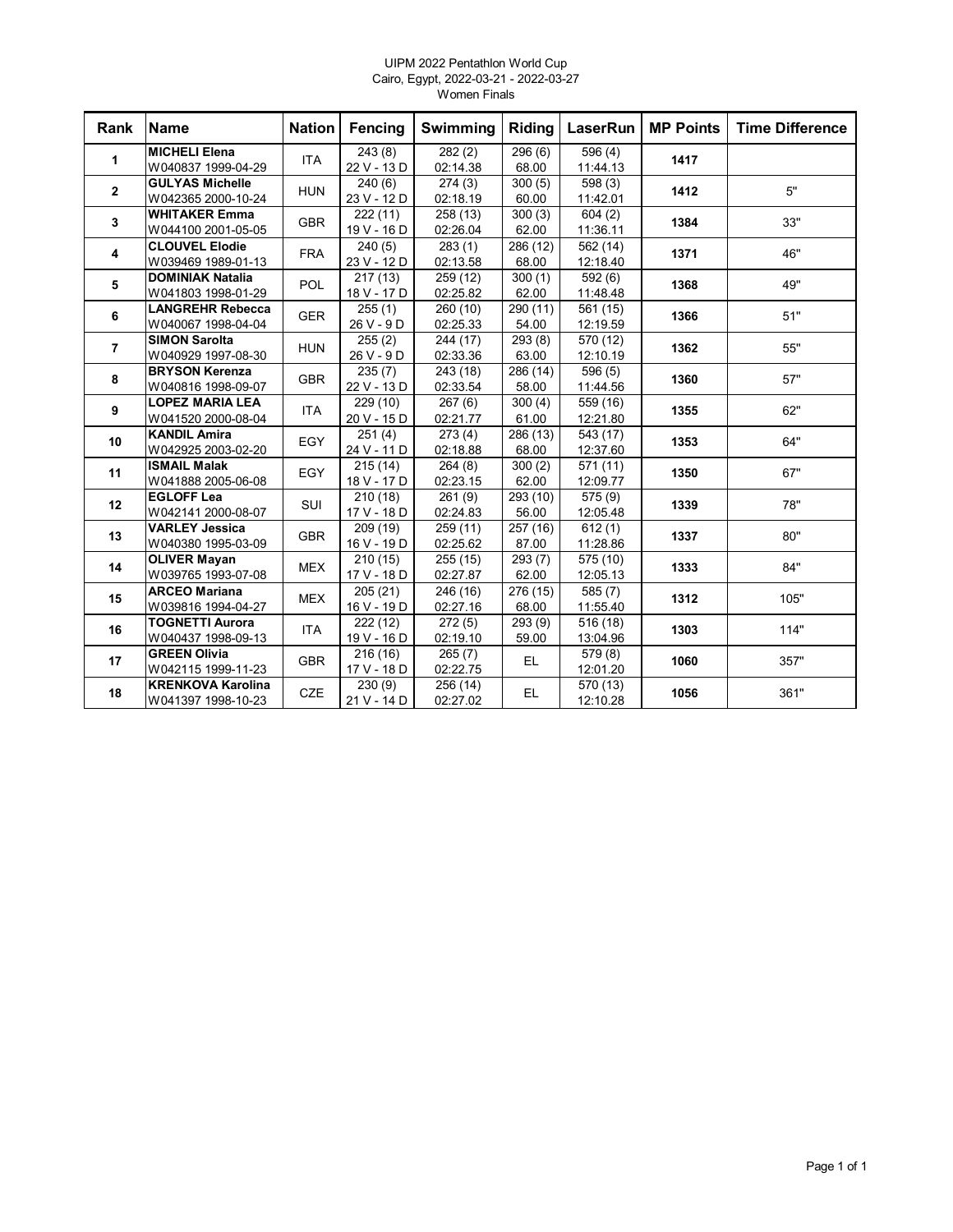#### UIPM 2022 Pentathlon World Cup Cairo, Egypt, 2022-03-21 - 2022-03-27 Men Finals

| Rank           | <b>Name</b>                                       | <b>Nation</b> | Fencing                 | <b>Swimming</b>      | Riding            | <b>LaserRun</b>      | <b>MP Points</b> | <b>Time Difference</b> |
|----------------|---------------------------------------------------|---------------|-------------------------|----------------------|-------------------|----------------------|------------------|------------------------|
| 1              | <b>PATTE Christopher</b><br>M005404 1990-03-29    | <b>FRA</b>    | 220(8)<br>19 V - 16 D   | 291(8)<br>02:09.96   | 300(2)<br>63.00   | 676(6)<br>10:24.74   | 1487             |                        |
| $\mathbf{2}$   | <b>BOHM Csaba</b><br>M044097 2000-07-21           | <b>HUN</b>    | 202(16)<br>15 V - 20 D  | 298(3)<br>02:06.06   | 300(3)<br>62.00   | 681(4)<br>10:19.84   | 1481             | 6"                     |
| $\mathbf{3}$   | <b>SZEP Balazs</b><br>M042070 1999-10-17          | <b>HUN</b>    | 225(7)<br>20 V - 15 D   | 289 (11)<br>02:10.54 | 278 (12)<br>76.00 | 685 (1)<br>10:15.90  | 1477             | 10"                    |
| 4              | <b>CICINELLI Matteo</b><br>M040442 1998-03-12     | <b>ITA</b>    | 233(2)<br>20 V - 15 D   | 305(1)<br>02:02.64   | 293(8)<br>60.00   | 644 (15)<br>10:56.97 | 1475             | 12"                    |
| 5              | <b>BELAUD Valentin</b><br>M038104 1992-09-16      | <b>FRA</b>    | 220(9)<br>19 V - 16 D   | 290 (10)<br>02:10.42 | 293(6)<br>56.00   | 669 (8)<br>10:31.61  | 1472             | 15"                    |
| 6              | <b>REGOS Gergely</b><br>M040930 1996-04-26        | <b>HUN</b>    | 230(4)<br>19 V - 16 D   | 292(7)<br>02:09.32   | 286 (10)<br>58.00 | 661 (13)<br>10:39.67 | 1469             | 18"                    |
| $\overline{7}$ | <b>HERNANDEZ Emiliano</b><br>M041204 1998-01-27   | <b>MEX</b>    | 230(3)<br>21 V - 14 D   | 289 (13)<br>02:10.98 | 300(1)<br>64.00   | 648 (14)<br>10:52.99 | 1467             | 20"                    |
| 8              | <b>BERECZKI Richard</b><br>M040257 1996-01-04     | <b>HUN</b>    | 205(14)<br>16 V - 19 D  | 295(6)<br>02:07.89   | 293(7)<br>56.00   | 673 (7)<br>10:27.45  | 1466             | 21"                    |
| 9              | <b>GUTKOWSKI Lukasz</b><br>M042148 1998-03-21     | <b>POL</b>    | 217(11)<br>18 V - 17 D  | 290(9)<br>02:10.37   | 286 (9)<br>60.00  | 669 (9)<br>10:31.19  | 1462             | 25"                    |
| 10             | <b>KUF Jan</b><br>M037531 1991-05-11              | <b>CZE</b>    | 225(6)<br>20 V - 15 D   | 287 (16)<br>02:11.91 | 300(4)<br>60.00   | 643 (16)<br>10:57.09 | 1455             | 32"                    |
| 11             | <b>LAWRYNOWICZ Daniel</b><br>M040959 1997-09-30   | POL           | 204 (15)<br>15 V - 20 D | 289 (12)<br>02:10.55 | 298(5)<br>66.00   | 663 (12)<br>10:37.19 | 1454             | 33"                    |
| 12             | <b>ZILLEKENS Christian</b><br>M040280 1995-12-29  | <b>GER</b>    | 230(5)<br>21 V - 14 D   | 287 (15)<br>02:11.57 | 251(15)<br>79.00  | 682 (2)<br>10:18.65  | 1450             | 37"                    |
| 13             | <b>HAMED Ahmed</b><br>M040924 1997-06-01          | EGY           | 235(1)<br>22 V - 13 D   | 284 (18)<br>02:13.44 | 279 (11)<br>62.00 | 643 (17)<br>10:57.42 | 1441             | 46"                    |
| 14             | <b>PADILLA Manuel</b><br>M039425 1992-04-25       | <b>MEX</b>    | 214(12)<br>17 V - 18 D  | 285(17)<br>02:12.72  | 261(14)<br>83.00  | 679(5)<br>10:21.18   | 1439             | 48"                    |
| 15             | <b>MOHAMED Moutaz</b><br>M049123 2004-10-01       | EGY           | 195(17)<br>14 V - 21 D  | 302(2)<br>02:04.49   | 271(13)<br>73.00  | 666(10)<br>10:34.31  | 1434             | 53"                    |
| 16             | <b>ELGENDY Mohamed</b><br>M049941 2002-07-07      | EGY           | 210(13)<br>17 V - 18 D  | 287 (14)<br>02:11.55 | EL.               | 682(3)<br>10:18.22   | 1179             | 308"                   |
| 17             | <b>COLASANTI Alessandro</b><br>M039022 1995-01-09 | <b>ITA</b>    | 192 (18)<br>13 V - 22 D | 295(5)<br>02:07.79   | EL.               | 664 (11)<br>10:36.71 | 1151             | 336"                   |
| 18             | <b>MITTERRAND Fernand</b><br>M042655 1999-11-22   | <b>GER</b>    | 217(10)<br>18 V - 17 D  | 298(4)<br>02:06.10   | EL.               | 635(18)<br>11:05.77  | 1150             | 337"                   |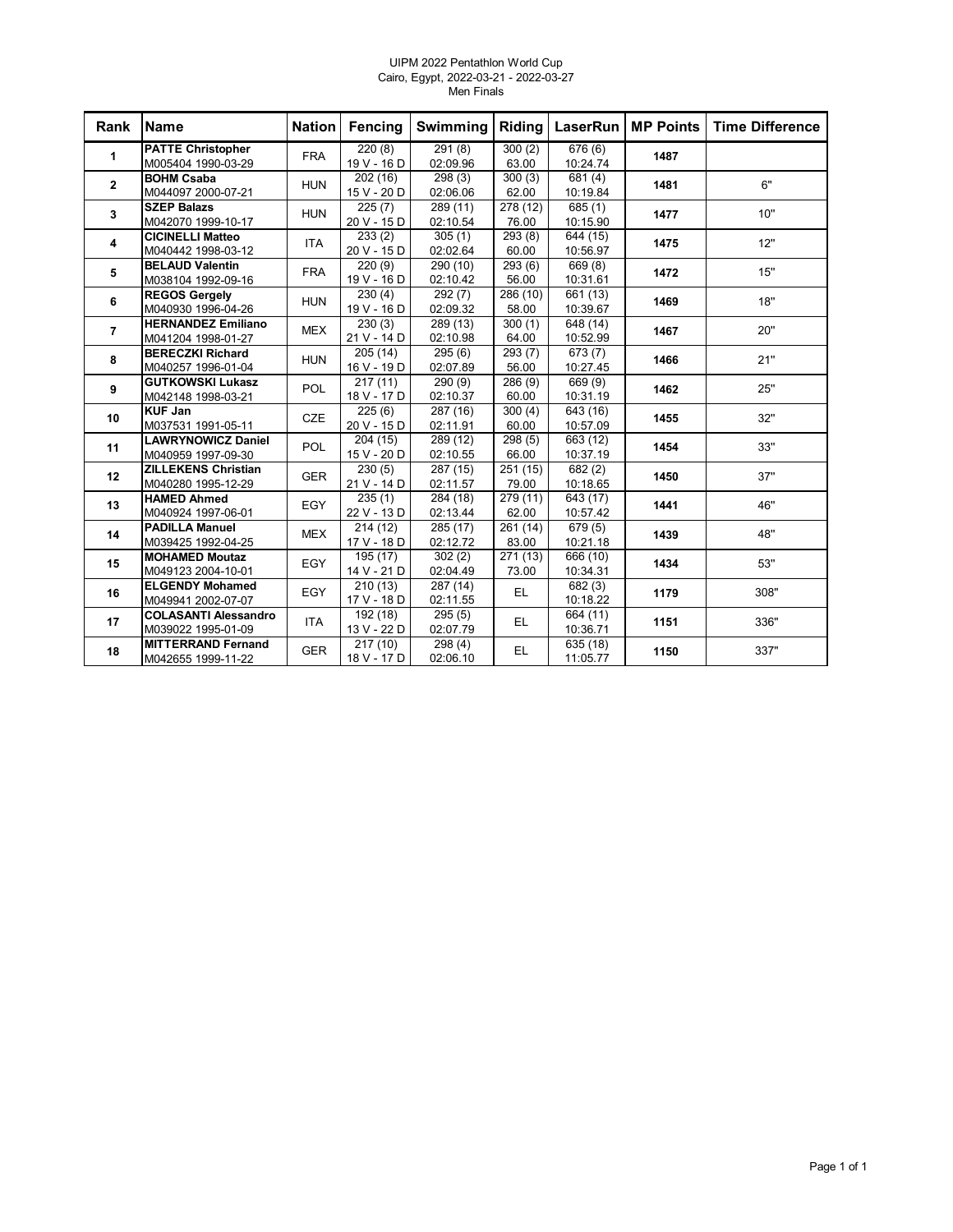#### UIPM 2022 Pentathlon World Cup Cairo, Egypt, 2022-03-21 - 2022-03-27 Mixed Relay

| Rank           | Team                                                                                                        | <b>Nation</b> | Fencing                 | Swimming             | Ridina           | LaserRun             | <b>MP Points</b> | <b>Time Difference</b> |
|----------------|-------------------------------------------------------------------------------------------------------------|---------------|-------------------------|----------------------|------------------|----------------------|------------------|------------------------|
| 1              | EGY <sub>2</sub><br>ABDELMAKSOUD Salma<br>W041348 2000-01-18<br><b>SHABAN Mohanad</b><br>M042104 2000-07-03 | EGY           | 220(6)<br>22 V - 22 D   | 312(1)<br>01:59.16   | 291 (2)<br>84.00 | 536(3)<br>12:44.29   | 1359             |                        |
| $\mathbf{2}$   | <b>GBR</b><br><b>VARLEY Jessica</b><br>W040380 1995-03-09<br><b>CHARLTON Ross</b><br>M046486 2002-05-25     | <b>GBR</b>    | 204 (10)<br>19 V - 25 D | 295 (10)<br>02:07.64 | 277 (4)<br>95.00 | 565 (1)<br>12:15.83  | 1341             | 18"                    |
| 3              | <b>TUR</b><br><b>OZYUKSEL IIke</b><br>W040001 1997-02-24<br><b>UNAL Bugra</b><br>M042228 1997-05-06         | <b>TUR</b>    | 224(4)<br>24 V - 20 D   | 305(4)<br>02:02.99   | 266 (5)<br>99.00 | 538(2)<br>12:42.99   | 1333             | 26"                    |
| 4              | EGY <sub>1</sub><br><b>KANDIL Amira</b><br>W042925 2003-02-20<br><b>HAMAD Eslam</b><br>M039305 1992-10-07   | <b>EGY</b>    | 238(2)<br>28 V - 16 D   | 312(2)<br>01:59.47   | 253(6)<br>102.00 | 521 (6)<br>12:59.22  | 1324             | 35"                    |
| 5              | GUA <sub>1</sub><br>FERNANDEZ GABRIELA<br>W041956 1998-10-14<br><b>OCHOA JUAN</b><br>M044315 2003-03-10     | <b>GUA</b>    | 212(9)<br>21 V - 23 D   | 301(8)<br>02:04.88   | 279(3)<br>86.00  | 512(9)<br>13:08.07   | 1304             | 55"                    |
| 6              | <b>ESP</b><br>MEDINA GONZALEZ Andrea<br>W043606 2001-09-03<br><b>CHAMIZO Cristian</b><br>M041327 1999-06-23 | <b>ESP</b>    | 224(5)<br>24 V - 20 D   | 307(3)<br>02:01.62   | 296 (1)<br>86.00 | 463 (12)<br>13:57.24 | 1290             | 69"                    |
| $\overline{7}$ | <b>MEX</b><br><b>ARCEO Mariana</b><br>W039816 1994-04-27<br>SANDOVAL Alvaro<br>M037617 1990-11-05           | <b>MEX</b>    | 236(3)<br>27 V - 17 D   | 301(7)<br>02:04.86   | EL               | 529(5)<br>12:51.43   | 1066             | 293"                   |
| 8              | <b>ITA</b><br><b>MERCURI Beatrice</b><br>W040843 2000-01-01<br>FREZZA Stefano<br>M041516 2000-05-17         | <b>ITA</b>    | 238(1)<br>27 V - 17 D   | 303(5)<br>02:03.86   | EL.              | 519 (8)<br>13:01.66  | 1060             | 299"                   |
| 9              | GUA <sub>2</sub><br>VALENCIA FRANCO Paula Sophia<br>W050520 2002-12-26<br>RAMOS JAIRO<br>M041989 2002-05-21 | <b>GUA</b>    | 214(8)<br>22 V - 22 D   | 302(6)<br>02:04.04   | EL.              | 531(4)<br>12:49.54   | 1047             | 312"                   |
| 10             | <b>GER</b><br>FERNANDEZ DONDA Esther<br>W049739 2003-02-23<br><b>KLINKERT Moriz</b><br>M051306 2003-02-09   | <b>GER</b>    | 218(7)<br>23 V - 21 D   | 294 (11)<br>02:08.12 | EL.              | 486 (11)<br>13:34.53 | 998              | 361"                   |
| 11             | <b>USA</b><br><b>FRENCH Phaelen</b><br>W040762 1990-07-01<br><b>EVANS Tyler</b><br>M048899 1992-01-09       | <b>USA</b>    | 170 (12)<br>11 V - 33 D | 297 (9)<br>02:06.66  | EL.              | 521 (7)<br>12:59.57  | 988              | 371"                   |
| 12             | <b>JPN</b><br>SHIGEHARA Hinano<br>W043833 2001-02-26<br><b>ASHIDA Yoshiki</b><br>M061107 1992-05-30         | <b>JPN</b>    | 184 (11)<br>14 V - 30 D | 292 (12)<br>02:09.37 | EL.              | 506 (10)<br>13:14.80 | 982              | 377"                   |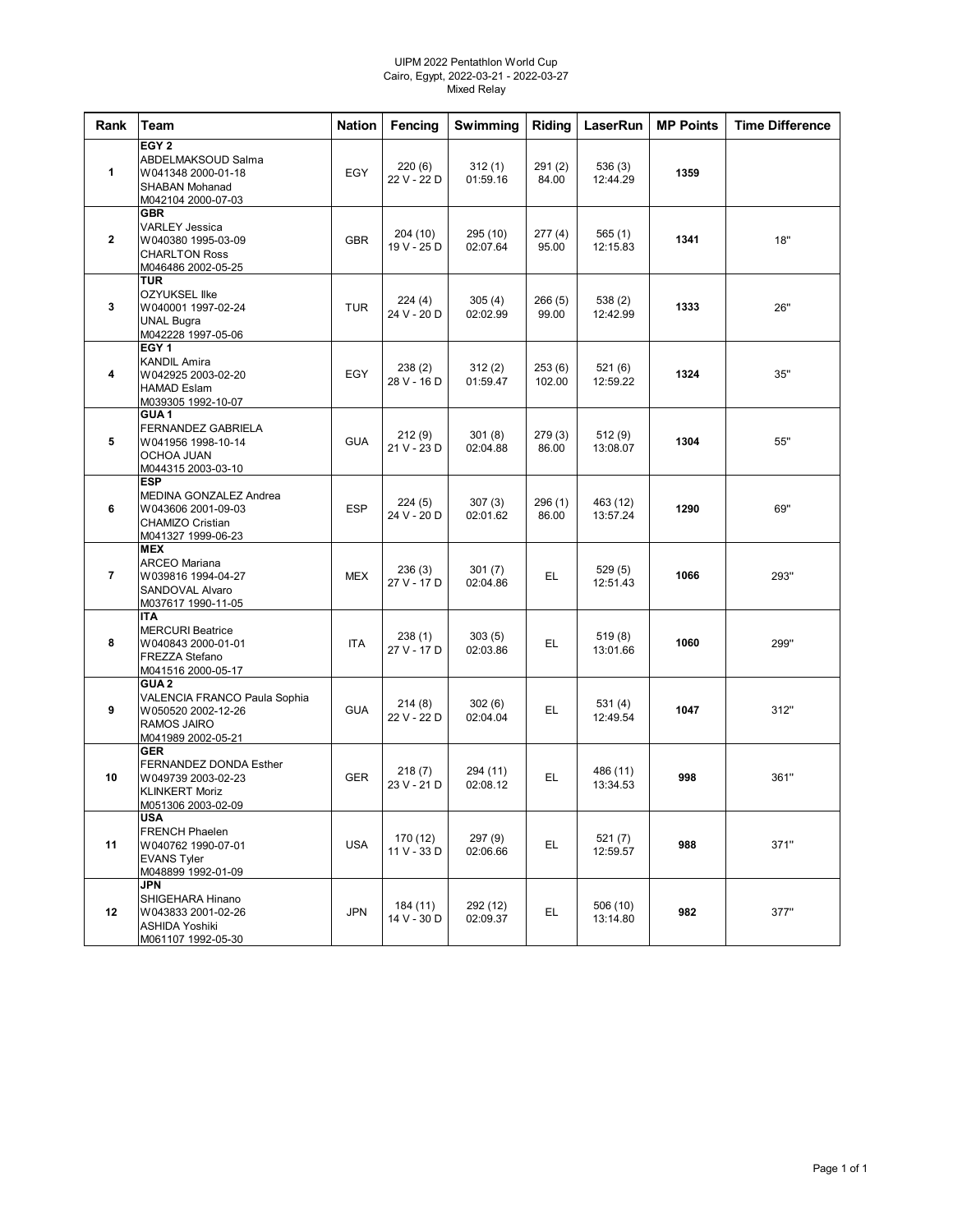# UIPM 2022 Pentathlon World Cup Cairo, Egypt, 2022-03-21 - 2022-03-27 Women Final Individual Results

| Rank           | Reached Level Name |                                                           | <b>Nation</b> | Fencing                   | Swimming               | Riding | LaserRun               | <b>MP Points</b> | <b>Time Difference</b> |
|----------------|--------------------|-----------------------------------------------------------|---------------|---------------------------|------------------------|--------|------------------------|------------------|------------------------|
| $\mathbf{1}$   | Q                  | <b>MICHELI Elena</b><br>W040837 1999-04-29                | <b>ITA</b>    | 235(8)<br>22 V - 13 D     | 279 (1)<br>02:15.66    |        | 567(12)<br>12:13.09    | 1081             |                        |
| 2              | Q                  | <b>GULYAS Michelle</b>                                    | <b>HUN</b>    | 244(6)                    | 273(3)                 |        | 550 (14)               | 1067             | 14"                    |
|                |                    | W042365 2000-10-24<br><b>WHITAKER Emma</b>                |               | 23 V - 12 D<br>220 (11)   | 02:18.57<br>261 (10)   |        | 12:30.21<br>593 (5)    |                  |                        |
| 3              | Q                  | W044100 2001-05-05<br><b>CLOUVEL Elodie</b>               | GBR           | 19 V - 16 D<br>242(5)     | 02:24.68<br>286(1)     |        | 11:47.52<br>539 (16)   | 1074             | 3"                     |
| 4              | Q                  | W039469 1989-01-13                                        | <b>FRA</b>    | 23 V - 12 D               | 02:12.42               |        | 12:41.86               | 1067             | 10"                    |
| 5              | Q                  | <b>DOMINIAK Natalia</b><br>W041803 1998-01-29             | <b>POL</b>    | 215 (13)<br>18 V - 17 D   | 260 (13)<br>02:25.02   |        | 595(4)<br>11:45.72     | 1070             | 7"                     |
| 6              | Q                  | <b>LANGREHR Rebecca</b><br>W040067 1998-04-04             | GER           | 255(1)<br>26 V - 9 D      | 261(11)<br>02:24.85    |        | 560 (13)<br>12:20.06   | 1076             | 1"                     |
| $\overline{7}$ | Q                  | <b>SIMON Sarolta</b>                                      | <b>HUN</b>    | 259(2)<br>26 V - 9 D      | 248 (15)               |        | 547 (16)               | 1054             | 27"                    |
| 8              | Q                  | W040929 1997-08-30<br><b>BRYSON Kerenza</b>               | GBR           | 235(7)                    | 02:31.22<br>254 (14)   |        | 12:33.06<br>584 (6)    | 1073             | 4"                     |
| 9              |                    | W040816 1998-09-07<br><b>LOPEZ MARIA LEA</b>              | <b>ITA</b>    | 22 V - 13 D<br>227 (10)   | 02:28.36<br>268(5)     |        | 11:56.99<br>578 (8)    | 1073             | 4"                     |
|                | Q                  | W041520 2000-08-04<br><b>KANDIL Amira</b>                 |               | 20 V - 15 D<br>249(4)     | 02:21.14<br>277(2)     |        | 12:02.27<br>551 (14)   |                  |                        |
| 10             | Q                  | W042925 2003-02-20                                        | EGY           | 24 V - 11 D               | 02:16.72               |        | 12:29.75               | 1077             |                        |
| 11             | Q                  | <b>ISMAIL Malak</b><br>W041888 2005-06-08                 | EGY           | 219 (14)<br>18 V - 17 D   | 265(8)<br>02:22.93     |        | 575 (10)<br>12:05.46   | 1059             | 18"                    |
| 12             | Q                  | <b>EGLOFF Lea</b><br>W042141 2000-08-07                   | SUI           | 210(18)<br>17 V - 18 D    | 257 (12)<br>02:26.78   |        | 589 (3)<br>11:51.31    | 1056             | 25"                    |
| 13             | Q                  | <b>VARLEY Jessica</b><br>W040380 1995-03-09               | GBR           | 211 (19)<br>16 V - 19 D   | 259 (10)<br>02:25.51   |        | 595 (2)<br>11:45.08    | 1065             | 16"                    |
| 14             | Q                  | <b>OLIVER Mayan</b><br>W039765 1993-07-08                 | MEX           | 210(15)<br>17 V - 18 D    | 246 (16)<br>02:27.23   |        | 613(1)<br>11:27.51     | 1069             | 8"                     |
| 15             | Q                  | <b>ARCEO Mariana</b>                                      | MEX           | 209 (21)                  | 262(8)                 |        | 586 (4)                | 1057             | 24"                    |
|                |                    | W039816 1994-04-27<br><b>TOGNETTI Aurora</b>              |               | 16 V - 19 D<br>224 (12)   | 02:24.37<br>270(4)     |        | 11:54.05<br>577 (9)    |                  | 6"                     |
| 16             | Q                  | W040437 1998-09-13<br><b>GREEN Olivia</b>                 | <b>ITA</b>    | 19 V - 16 D<br>214 (16)   | 02:20.15<br>270(6)     |        | 12:03.21<br>575 (9)    | 1071             |                        |
| 17             | Q                  | W042115 1999-11-23                                        | GBR           | 17 V - 18 D<br>234 (9)    | 02:20.45               |        | 12:05.30               | 1059             | 22"                    |
| 18             | Q                  | <b>KRENKOVA Karolina</b><br>W041397 1998-10-23            | CZE           | 21 V - 14 D               | 261 (12)<br>02:24.88   |        | 574 (11)<br>12:06.25   | 1069             | 8"                     |
| 19             | Q                  | <b>VEGA Tamara</b><br>W039422 1993-03-14                  | <b>MEX</b>    | 204 (28)<br>15 V - 20 D   | 273(3)<br>02:18.60     |        | 579 (7)<br>12:01.16    | 1056             | 21"                    |
| 20             | Q                  | <b>MORSY Haydy</b><br>W040244 1999-09-19                  | EGY           | 250(3)<br>25 V - 10 D     | 247 (16)<br>02:31.65   |        | 554 (13)<br>12:26.25   | 1051             | 30"                    |
| 21             | Q                  | <b>ABDELMAKSOUD Salma</b>                                 | EGY           | 191 (30)                  | 277(2)                 |        | 579 (7)                | 1047             | 34"                    |
| 22             | Q                  | W041348 2000-01-18<br><b>GUZI Blanka</b>                  | <b>HUN</b>    | 12 V - 23 D<br>175 (33)   | 02:16.86<br>265(7)     |        | 12:01.08<br>605(2)     | 1045             | 32"                    |
|                |                    | W041178 1999-05-14<br><b>OZYUKSEL IIke</b>                |               | 10 V - 25 D<br>200 (27)   | 02:22.74<br>263(7)     |        | 11:35.32<br>580 (6)    |                  |                        |
| 23             | Q                  | W040001 1997-02-24<br><b>CASTAUDI Rebecca</b>             | <b>TUR</b>    | 15 V - 20 D<br>205 (20)   | 02:23.54<br>230 (18)   |        | 12:00.08<br>603(1)     | 1043             | 38"                    |
| 24             | Q                  | W042352 2001-07-08                                        | <b>FRA</b>    | 16 V - 19 D               | 02:40.43               |        | 11:37.01               | 1038             | 43"                    |
| 25             | Q                  | <b>OLIVER Catherine Mayran</b><br>W046603 2001-08-22      | MEX           | 210 (17)<br>17 V - 18 D   | 239 (17)<br>02:35.67   |        | 585 (5)<br>11:55.80    | 1034             | 47"                    |
| 26             | Q                  | <b>BRASSIL Sive</b><br>W038948 1994-02-18                 | <b>IRL</b>    | 187 (31)<br>12 V - 23 D   | 266(6)<br>02:22.06     |        | 573 (12)<br>12:07.39   | 1026             | 51"                    |
| 27             | Q                  | <b>REBOISSON Clemence</b><br>W043234 2000-01-11           | <b>FRA</b>    | 200(24)<br>15 V - 20 D    | 249(14)<br>02:30.87    |        | 569 (11)<br>12:11.34   | 1018             | 63"                    |
| 28             | Q                  | <b>RINAUDO Alice</b>                                      | <b>ITA</b>    | 205 (22)                  | 260(9)                 |        | 547 (17)               | 1012             | 69"                    |
| 29             | Q                  | W041656 2000-04-18<br><b>VALENCIA FRANCO Paula Sophia</b> | <b>GUA</b>    | 16 V - 19 D<br>175 (34)   | 02:25.35<br>259 (11)   |        | 12:33.30<br>578 (8)    | 1012             | 69"                    |
|                |                    | W050520 2002-12-26<br>POTAPENKO Elena                     |               | 10 V - 25 D<br>190 (29)   | 02:25.53<br>270(5)     |        | 12:02.80<br>548 (15)   |                  |                        |
| 30             | Q                  | W042194 1993-04-20<br><b>JURT Anna</b>                    | KAZ           | 13 V - 22 D<br>177 (35)   | 02:20.06<br>232 (17)   |        | 12:32.10<br>596 (3)    | 1008             | 73"                    |
| 31             | Q                  | W042140 2001-12-28                                        | SUI           | 10 V - 25 D               | 02:39.00               |        | 11:44.30               | 1005             | 72"                    |
| 32             | Q                  | SHIBATA Hana<br>W041858 2002-02-25                        | <b>JPN</b>    | 206 (25)<br>15 V - 20 D   | 272(4)<br>02:19.34     |        | 527 (18)<br>12:53.30   | 1005             | 76"                    |
| 33             | Q                  | VAN DER MERWE Alida<br>W042983 2003-03-13                 | <b>RSA</b>    | 200 (26)<br>15 V - 20 D   | 264 (9)<br>02:23.24    |        | 540 (15)<br>12:40.89   | 1004             | 73"                    |
| 34             | Q                  | PYDYSZEWSKA Ewa<br>W045460 2002-12-17                     | POL           | 172 (36)<br>$9V - 26D$    | 256 (13)<br>02:27.07   |        | 572 (10)<br>12:08.42   | 1000             | 81"                    |
| 35             | Q                  | <b>AMER Zeina</b><br>W041878 2005-04-25                   | EGY           | 209 (23)                  | 248 (15)               |        | 520 (17)               | 977              | 100"                   |
| 36             | Q                  | <b>GOMESSE Jessye</b>                                     | <b>FRA</b>    | 16 V - 19 D<br><b>DNS</b> | 02:31.05<br><b>DNS</b> |        | 13:00.57<br><b>DNS</b> | 0                | 1077"                  |
| 37             | Q                  | W045473 2001-06-13<br><b>ELGAMAL Noureen</b>              | EGY           | 201 (22)                  | 263 (10)               |        | 557 (18)               | 1021             | 59"                    |
|                |                    | W041347 1999-10-31<br><b>RAMADAN Habiba</b>               |               | 11 V - 15 D<br>222(6)     | 02:23.51<br>256 (16)   |        | 12:23.04<br>542 (17)   |                  |                        |
| 38             | Q                  | W062564 2005-05-30<br><b>ABOUBAKR Hanya</b>               | EGY           | 14 V - 11 D<br>215(8)     | 02:27.39<br>243 (23)   |        | 12:38.75<br>558 (10)   | 1020             | 37"                    |
| 39             | Q                  | W042929 2003-10-27                                        | EGY           | 13 V - 12 D               | 02:33.98               |        | 12:22.79               | 1016             | 41"                    |
| 40             | Q                  | <b>ERDOS Rita</b><br>W043163 2002-07-23                   | <b>HUN</b>    | 208 (14)<br>12 V - 13 D   | 251 (20)<br>02:29.60   |        | 554 (11)<br>12:26.86   | 1013             | 44"                    |
| 41             | Q                  | <b>FERNANDEZ DONDA Esther</b><br>W049739 2003-02-23       | GER           | 229(9)<br>15 V - 11 D     | 246 (23)<br>02:32.17   |        | 538 (26)<br>12:42.34   | 1013             | 67"                    |
| 42             | Q                  | <b>SARHAN Areeg</b><br>W048879 2002-06-28                 | EGY           | 187 (25)<br>$9V - 17D$    | 266(7)<br>02:22.47     |        | 555 (21)<br>12:25.75   | 1008             | 72"                    |
| 43             | Q                  | <b>ABREU Isabela</b>                                      | <b>BRA</b>    | 194 (20)                  | 259 (13)               |        | 546 (15)               | 999              | 58"                    |
| 44             | Q                  | W043228 1995-05-21<br><b>ELGANDY Gana</b>                 | EGY           | 10 V - 15 D<br>180 (26)   | 02:25.98<br>238 (25)   |        | 12:34.07<br>580 (5)    | 998              | 59"                    |
|                |                    | W049176 2007-12-02<br><b>MEDINA GONZALEZ Andrea</b>       |               | 8 V - 17 D<br>180 (25)    | 02:36.43<br>263 (12)   |        | 12:00.52<br>549(13)    |                  |                        |
| 45             | Q                  | W043606 2001-09-03<br><b>FRENCH Phaelen</b>               | ESP           | 8 V - 17 D<br>187 (24)    | 02:23.59<br>224 (27)   |        | 12:31.00<br>575(4)     | 992              | 65"                    |
| 46             | Q                  | W040762 1990-07-01                                        | <b>USA</b>    | $9V - 17D$                | 02:43.01               |        | 12:05.79               | 986              | 94"                    |
| 47             | Q                  | <b>FERNANDEZ GABRIELA</b><br>W041956 1998-10-14           | <b>GUA</b>    | 166 (27)<br>6 V - 20 D    | 265(8)<br>02:22.78     |        | 552 (24)<br>12:28.66   | 983              | 97"                    |
| 48             | Q                  | SHIGEHARA Hinano<br>W043833 2001-02-26                    | <b>JPN</b>    | 166 (26)<br>6 V - 20 D    | 248 (21)<br>02:31.46   |        | 565 (13)<br>12:15.37   | 979              | 101"                   |
| 49             | Q                  | <b>AKSIN Ipek</b><br>W039555 1996-07-01                   | TUR           | 208 (13)<br>12 V - 13 D   | 273(2)<br>02:18.52     |        | 490 (25)<br>13:30.79   | 971              | 86"                    |
| 50             | Q                  | <b>POLAT Yaren Nur</b>                                    | TUR           | 180 (24)                  | 253 (19)               |        | 531 (22)               | 964              | 93"                    |
| 51             | Q                  | W044102 2001-04-30<br><b>ATTIA Jana</b>                   | EGY           | 8 V - 17 D<br>201 (16)    | 02:28.96<br>244 (22)   |        | 12:49.72<br>510 (24)   | 955              | 102"                   |
|                |                    | W066483 2006-11-27<br><b>COLEMAN LENEHAN Kate</b>         |               | 11 V - 14 D<br>208 (18)   | 02:33.32<br>247 (22)   |        | 13:10.28<br>494 (27)   |                  |                        |
| 52             | Q                  | W040430 1990-04-14<br><b>MOHAMMED Maya</b>                | <b>IRL</b>    | 12 V - 14 D<br>187 (22)   | 02:31.50<br>233 (26)   |        | 13:26.42               | 949              | 131"                   |
| 53             | Q                  | W050008 2000-11-29                                        | EGY           | $9V - 16D$                | 02:38.65               |        | <b>DNS</b>             | 420              | 637"                   |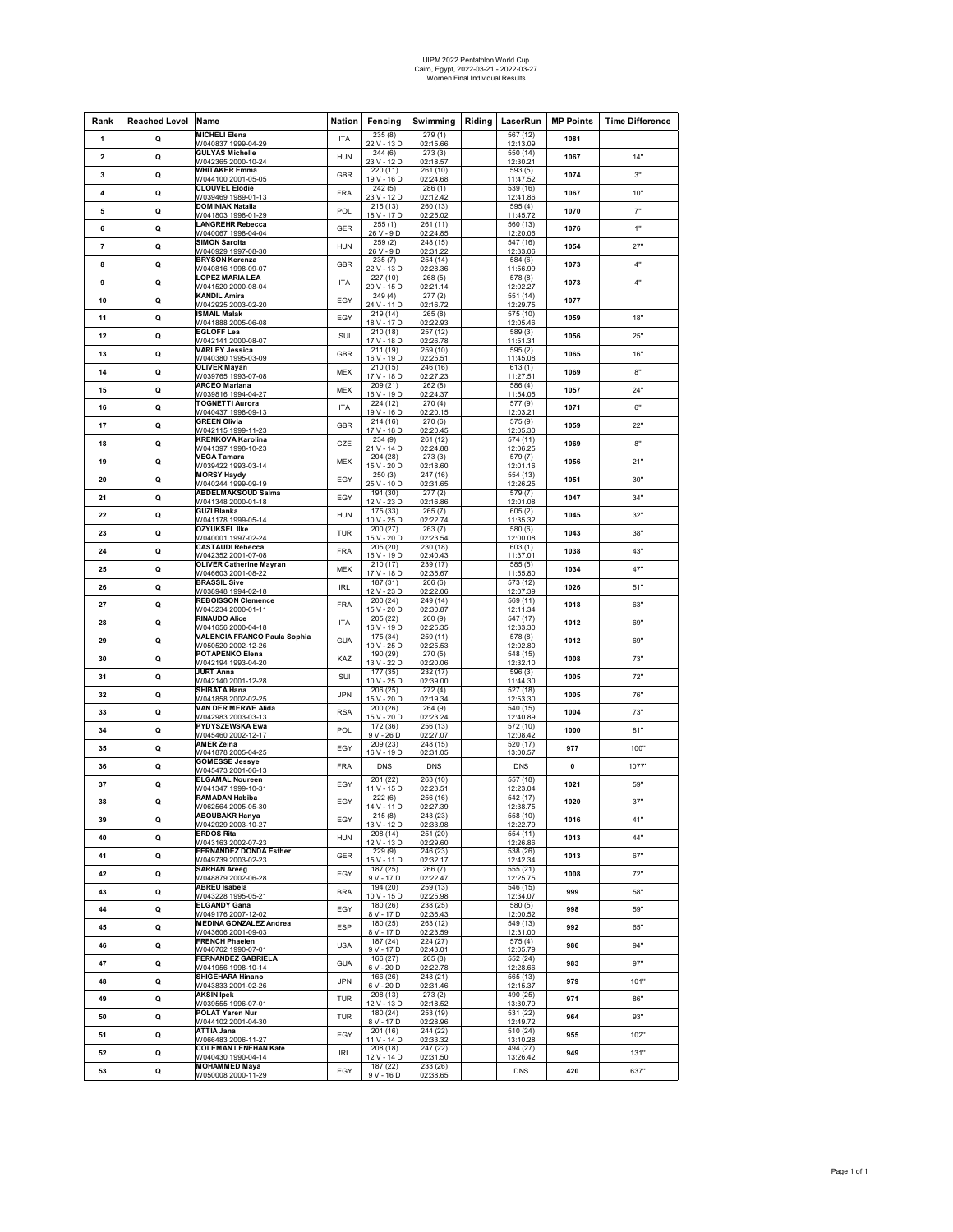# UIPM 2022 Pentathlon World Cup Cairo, Egypt, 2022-03-21 - 2022-03-27 Men Final Indvidual Results

| Rank                    | <b>Reached Level Name</b> |                                                     | <b>Nation</b> | Fencing                 | Swimming             | Riding | LaserRun             | <b>MP Points</b> | <b>Time Difference</b> |
|-------------------------|---------------------------|-----------------------------------------------------|---------------|-------------------------|----------------------|--------|----------------------|------------------|------------------------|
| 1                       | Q                         | <b>PATTE Christopher</b><br>M005404 1990-03-29      | <b>FRA</b>    | 230(4)<br>19 V - 16 D   | 292 (7)<br>02:09.42  |        | 641 (12)<br>10:59.80 | 1163             | 14"                    |
| $\overline{\mathbf{2}}$ | $\Omega$                  | <b>BOHM</b> Csaba                                   | <b>HUN</b>    | 202 (26)                | 300(4)               |        | 673 (4)              | 1175             | $5^{\circ}$            |
| 3                       |                           | M044097 2000-07-21<br><b>SZEP Balazs</b>            |               | 15 V - 20 D<br>225(11)  | 02:05.33<br>288(12)  |        | 10:27.63<br>666 (7)  | 1179             | $1^{\circ}$            |
|                         | Q                         | M042070 1999-10-17<br><b>CICINELLI Matteo</b>       | <b>HUN</b>    | 20 V - 15 D<br>231(3)   | 02:11.39<br>307(2)   |        | 10:34.23<br>639 (13) |                  |                        |
| 4                       | Q                         | M040442 1998-03-12                                  | <b>ITA</b>    | 20 V - 15 D             | 02:01.92             |        | 11:01.15             | 1177             | 3 <sup>7</sup>         |
| 5                       | Q                         | <b>BELAUD</b> Valentin<br>M038104 1992-09-16        | FRA           | 220(14)<br>19 V - 16 D  | 287 (13)<br>02:11.78 |        | 671 (5)<br>10:29.81  | 1178             | $2^{\circ}$            |
| 6                       | Q                         | <b>REGOS Gergelv</b>                                | <b>HUN</b>    | 222 (12)                | 291 (9)              |        | 643(11)              | 1156             | 21"                    |
| $\overline{7}$          | Q                         | M040930 1996-04-26<br><b>HERNANDEZ Emiliano</b>     | <b>MEX</b>    | 19 V - 16 D<br>230(5)   | 02:09.94<br>292 (6)  |        | 10:57.54<br>655 (3)  | 1177             |                        |
|                         |                           | M041204 1998-01-27<br><b>BERECZKI Richard</b>       |               | 21 V - 14 D<br>213 (17) | 02:09.35<br>295 (2)  |        | 10:45.91<br>648 (9)  |                  |                        |
| 8                       | Q                         | M040257 1996-01-04<br><b>GUTKOWSKI Lukasz</b>       | <b>HUN</b>    | 16 V - 19 D             | 02:07.57             |        | 10:52.81             | 1156             | 21"                    |
| 9                       | Q                         | M042148 1998-03-21                                  | POL           | 217 (15)<br>18 V - 17 D | 286 (16)<br>02:12.34 |        | 673 (3)<br>10:27.67  | 1176             | $4^{\circ}$            |
| 10                      | Q                         | <b>KUF Jan</b><br>M037531 1991-05-11                | CZE           | 229(8)<br>20 V - 15 D   | 286 (15)<br>02:12.09 |        | 658 (9)<br>10:42.32  | 1173             | T                      |
| 11                      | $\Omega$                  | <b>LAWRYNOWICZ Daniel</b><br>M040959 1997-09-30     | POL           | 204 (25)<br>15 V - 20 D | 287 (14)<br>02:11.81 |        | 675 (1)<br>10:25.03  | 1166             | 14"                    |
| 12                      | Q                         | <b>ZILLEKENS Christian</b>                          | GER           | 230(6)                  | 288(11)              |        | 662(8)               | 1180             |                        |
|                         |                           | M040280 1995-12-29<br><b>HAMED Ahmed</b>            |               | 21 V - 14 D<br>235(2)   | 02:11.10<br>282 (16) |        | 10:38.80<br>645 (10) |                  |                        |
| 13                      | Q                         | M040924 1997-06-01<br><b>PADILLA Manuel</b>         | EGY           | 22 V - 13 D<br>212 (18) | 02:14.48<br>290 (10) |        | 10:55.05<br>674(2)   | 1162             | 15"                    |
| 14                      | Q                         | M039425 1992-04-25                                  | <b>MEX</b>    | 17 V - 18 D             | 02:10.49             |        | 10:26.29             | 1176             | 4 <sup>o</sup>         |
| 15                      | Q                         | <b>MOHAMED Moutaz</b><br>M049123 2004-10-01         | EGY           | 199 (31)<br>14 V - 21 D | 299 (5)<br>02:05.88  |        | 669 (6)<br>10:31.62  | 1167             | 13"                    |
| 16                      | Q                         | <b>ELGENDY Mohamed</b><br>M049941 2002-07-07        | EGY           | 210 (19)<br>17 V - 18 D | 291 (8)<br>02:09.87  |        | 654(5)<br>10:46.21   | 1155             | 22"                    |
| 17                      | Q                         | <b>COLASANTI Alessandro</b>                         | ITA           | 190 (34)                | 298(1)               |        | 667(1)               | 1155             | 22"                    |
| 18                      | Q                         | M039022 1995-01-09<br><b>MITTERRAND Fernand</b>     | <b>GER</b>    | 13 V - 22 D<br>215 (16) | 02:06.21<br>297(6)   |        | 10:33.83<br>654(11)  | 1166             | 14"                    |
|                         |                           | M042655 1999-11-22<br><b>UNAL Bugra</b>             |               | 18 V - 17 D<br>225(9)   | 02:06.52<br>292 (5)  |        | 10:46.01<br>637 (13) |                  |                        |
| 19                      | Q                         | M042228 1997-05-06                                  | <b>TUR</b>    | 20 V - 15 D             | 02:09.15             |        | 11:03.78             | 1154             | 23"                    |
| 20                      | Q                         | <b>POLIVKA Ondrej</b><br>M001901 1988-03-16         | CZE           | 207 (20)<br>16 V - 19 D | 282 (14)<br>02:14.08 |        | 661 (2)<br>10:39.36  | 1150             | 27"                    |
| 21                      | Q                         | <b>ROCHAT Mathis</b><br>M052471 2002-01-07          | <b>FRA</b>    | 195 (32)<br>14 V - 21 D | 295(4)<br>02:07.76   |        | 655 (4)<br>10:45.36  | 1145             | 32"                    |
| 22                      | $\Omega$                  | <b>ELKASHEF Eyad</b>                                | <b>FGY</b>    | 205 (24)                | 290 (9)              |        | 650 (12)             | 1145             | 35"                    |
| 23                      |                           | M048984 2002-12-11<br><b>HAMAD Eslam</b>            | EGY           | 16 V - 19 D<br>225 (10) | 02:10.28<br>295(3)   |        | 10:50.08<br>623 (15) | 1143             | 34"                    |
|                         | Q                         | M039305 1992-10-07<br><b>CHAMIZO Cristian</b>       |               | 20 V - 15 D<br>205 (22) | 02:07.73<br>286 (11) |        | 11:17.08<br>650 (7)  |                  |                        |
| 24                      | Q                         | M041327 1999-06-23                                  | ESP           | 16 V - 19 D             | 02:12.03             |        | 10:50.42             | 1141             | 36"                    |
| 25                      | Q                         | <b>SVECHOTA Ondrej</b><br>M039898 1993-02-17        | CZE           | 202(27)<br>15 V - 20 D  | 282 (17)<br>02:14.16 |        | 655 (10)<br>10:45.37 | 1139             | 41"                    |
| 26                      | Q                         | <b>ILYASHENKO Pavel</b><br>M003895 1990-06-23       | KAZ           | 249(1)<br>24 V - 11 D   | 281 (17)<br>02:14.92 |        | 609 (17)<br>11:31.83 | 1139             | 38'                    |
| 27                      | Q                         | <b>SUKHAREV Vladislav</b>                           | KAZ           | 230(7)                  | 296 (7)              |        | 610 (17)             | 1136             | 44"                    |
| 28                      | Q                         | M040830 1994-02-06<br>SANDOVAL Alvaro               | <b>MEX</b>    | 21 V - 14 D<br>193 (33) | 02:07.32<br>289 (10) |        | 11:30.42<br>652(6)   | 1134             | 43"                    |
|                         |                           | M037617 1990-11-05<br><b>SHABAN Mohanad</b>         |               | 12 V - 23 D<br>221 (13) | 02:10.97<br>295 (8)  |        | 10:48.10<br>618 (16) |                  |                        |
| 29                      | Q                         | M042104 2000-07-03                                  | EGY           | 22 V - 13 D             | 02:07.88             |        | 11:22.58             | 1134             | 46"                    |
| 30                      | Q                         | <b>HUSAM Muhammed</b><br>M049945 2002-02-14         | EGY           | 187 (36)<br>14 V - 21 D | 309 (1)<br>02:00.82  |        | 637 (14)<br>11:03.79 | 1133             | 47"                    |
| 31                      | Q                         | <b>KASPERCZAK Kamil</b><br>M042165 2000-12-31       | POL           | 205 (23)<br>16 V - 19 D | 284 (13)<br>02:13.16 |        | 636 (14)<br>11:04.09 | 1125             | 52"                    |
| 32                      | Q                         | <b>PARISI Giuseppe Mattia</b><br>M040221 1994-09-29 | <b>ITA</b>    | 200 (28)<br>15 V - 20 D | 274 (18)<br>02:18.41 |        | 650 (8)<br>10:50.12  | 1124             | 53"                    |
| 33                      | Q                         | <b>CHOONG Henry</b>                                 | GBR           | 190 (35)                | 304(3)               |        | 623 (15)             | 1117             | 63'                    |
|                         |                           | M040381 1997-04-22<br><b>AHARUSHEV Maksym</b>       |               | 13 V - 22 D<br>200(30)  | 02:03.28<br>282 (15) |        | 11:17.50<br>623 (16) |                  |                        |
| 34                      | Q                         | M073302 2000-01-27                                  | <b>UKR</b>    | 15 V - 20 D             | 02:14.34             |        | 11:17.14             | 1105             | 72"                    |
| 35                      | Q                         | <b>CARRILLO Duilio</b><br>M049394 1997-03-24        | <b>MEX</b>    | 200(29)<br>15 V - 20 D  | 277 (18)<br>02:16.78 |        | 610(18)<br>11:30.71  | 1087             | 93"                    |
| 36                      | $\Omega$                  | <b>VLACH Martin</b><br>M040603 1997-05-02           | CZE           | 207 (21)<br>16 V - 19 D | 285 (12)<br>02:12.90 |        | EL.                  | 492              | 685"                   |
| 37                      | Q                         | <b>MOHAMED Omar</b><br>M049121 2001-02-25           | EGY           | 201 (22)<br>13 V - 16 D | 291(9)<br>02:09.50   |        | 660(8)<br>10:40.64   | 1152             | 38"                    |
| 38                      | Q                         | <b>ASHIDA Yoshiki</b>                               | <b>JPN</b>    | 194 (24)                | 286 (19)             |        | 671(3)               | 1151             | 39'                    |
|                         |                           | M061107 1992-05-30<br><b>KARIM Noureldin</b>        |               | 12 V - 17 D<br>190 (27) | 02:12.33<br>292 (9)  |        | 10:29.79<br>669 (6)  |                  |                        |
| 39                      | Q                         | M047249 2001-10-14<br><b>CHARLTON Ross</b>          | EGY           | 11 V - 19 D<br>194 (23) | 02:09.12<br>268 (30) |        | 10:31.55<br>688(1)   | 1151             | 32"                    |
| 40                      | Q                         | M046486 2002-05-25                                  | <b>GBR</b>    | 12 V - 17 D             | 02:21.13             |        | 10:12 71             | 1150             | 40"                    |
| 41                      | Q                         | <b>ALYAN Youssef</b><br>M049115 2002-02-01          | EGY           | 232(6)<br>18 V - 12 D   | 275(29)<br>02:17.66  |        | 643 (17)<br>10:57.52 | 1150             | 33"                    |
| 42                      | Q                         | <b>MAIRE Emilien</b><br>M045319 2003-04-09          | <b>FRA</b>    | 201 (19)<br>13 V - 16 D | 281 (25)<br>02:14.84 |        | 656 (11)<br>10:44.74 | 1138             | 52"                    |
| 43                      | Q                         | SWIDERSKI Jaroslaw<br>M039585 1993-03-16            | POL           | 187 (25)<br>11 V - 18 D | 294(7)<br>02:08.47   |        | 651 (14)<br>10:49.70 | 1132             | 58"                    |
| 44                      | $\Omega$                  | <b>EVANS Tyler</b>                                  | USA           | 166 (28)                | 290 (11)             |        | 673 (2)              | 1129             | 61"                    |
|                         |                           | M048899 1992-01-09<br><b>SEKIGAWA Kazuaki</b>       |               | 8 V - 21 D<br>190 (27)  | 02.1048<br>307(1)    |        | 10:27.76<br>626 (26) |                  |                        |
| 45                      | Q                         | M077146 1993-12-23<br><b>ELBENDARY Seif</b>         | <b>JPN</b>    | 11 V - 19 D<br>214 (13) | 02:01.56<br>264 (31) |        | 11:14.62<br>642 (18) | 1123             | 60"                    |
| 46                      | Q                         | M049076 2004-01-22                                  | EGY           | 15 V - 15 D             | 02:23.01             |        | 10:58.00             | 1120             | 63"                    |
| 47                      | Q                         | <b>MICHSHENKO Vladislav</b><br>M054201 1994-03-06   | KAZ           | 226 (9)<br>17 V - 13 D  | 276 (28)<br>02:17.37 |        | 616 (27)<br>11:24.72 | 1118             | 65"                    |
| 48                      | Q                         | RAMOS JAIRO<br>M041989 2002-05-                     | <b>GUA</b>    | 190(27)<br>11 V - 19 D  | 290 (11)<br>02:10.07 |        | 632(24)<br>11:08.70  | 1112             | 71"                    |
| 49                      | Q                         | <b>MALAN Giorgio</b>                                | ITA           | 201(20)                 | 297(3)               |        | 613 (25)             | 1111             | 79"                    |
| 50                      | Q                         | M042144 2000-01-27<br><b>OLEJARZ Dominik</b>        | <b>GER</b>    | 13 V - 16 D<br>201 (21) | 02:06.60<br>281 (24) |        | 11:27.86<br>626 (21) | 1108             | 82"                    |
|                         |                           | M040093 1999-11-10<br><b>ANDERSON Guy</b>           |               | 13 V - 16 D<br>190 (30) | 02:14.55<br>281 (25) |        | 11:14.93<br>633 (23) |                  |                        |
| 51                      | Q                         | M044996 2001-07-23<br><b>CALISKAN Yunus</b>         | <b>GBR</b>    | 11 V - 19 D             | 02:14.87<br>285 (20) |        | 11:07.17             | 1104             | 79"                    |
| 52                      | Q                         | M049620 2001-08-01                                  | <b>TUR</b>    | 196 (25)<br>12 V - 18 D | 02:12.68             |        | 614 (28)<br>11:26.46 | 1095             | 88"                    |
| 53                      | Q                         | <b>PRICE Toby</b><br>M043197 2001-02-03             | GBR           | 222 (11)<br>16 V - 13 D | 283 (22)<br>02:13.63 |        | 588 (27)<br>11:52.46 | 1093             | 97"                    |
| 54                      | Q                         | <b>RASMUSON Jakob</b><br>M042157 2003-06-17         | SWE           | 173 (26)<br>9 V - 20 D  | 308(2)<br>02:01.18   |        | 608 (26)<br>11:32.36 | 1089             | 101"                   |
| 55                      | Q                         | <b>KOLEV Denis</b>                                  | <b>BUL</b>    | 215 (16)                | 290 (10)             |        | 580 (28)             | 1085             | 105"                   |
|                         |                           | M040239 1996-03-24<br><b>STROMSOE Axel</b>          |               | 15 V - 14 D<br>208 (18) | 02:10.42<br>277 (26) |        | 12:00.33<br>599 (29) |                  |                        |
| 56                      | Q                         | M042154 2000-09-26<br><b>ABOUAMER Moustafa</b>      | SWE           | 14 V - 16 D<br>159 (29) | 02:16.79<br>289 (13) |        | 11:41.56<br>624 (23) | 1084             | 99"                    |
| 57                      | Q                         | M056345 2004-01-25                                  | EGY           | 7 V - 22 D              | 02:10.69             |        | 11:16.99             | 1072             | 118"                   |
| 58                      | Q                         | OCHOA JUAN<br>M044315 2003-03-10                    | <b>GUA</b>    | 202 (20)<br>13 V - 17 D | 281 (24)<br>02:14.69 |        | 577 (30)<br>12:03.69 | 1060             | 123"                   |
| 59                      | Q                         | <b>ABDRAIMOV Temirlan</b><br>M044309 2000-07-20     | KAZ           | 173 (27)<br>9 V - 20 D  | 271 (28)<br>02:19.59 |        | 528 (29)<br>12:52.18 | 972              | 218"                   |
| 60                      | Q                         | <b>CHAPHEKAR MAYANK VAIBHAV</b>                     | IND           | 159 (30)                | 271 (29)             |        | 496 (30)             | 926              | 264"                   |
| 61                      | Q                         | M043184 1999-11-29<br>LIM Wei Yang, Nicholas        | SGP           | 7 V - 22 D<br>174 (31)  | 02:19.83<br>276 (27) |        | 13:24.41<br>413 (31) | 863              | 320"                   |
|                         |                           | M077144 1995-05-03<br><b>MAGALA Timothy</b>         |               | 10 V - 20 D             | 02:17.15<br>172 (31) |        | 14:47.07             |                  |                        |
| 62                      | Q                         | M077191 1999-05-31                                  | <b>UGA</b>    | <b>DNS</b>              | 03:09.04             |        | <b>DNS</b>           | 172              | 1018"                  |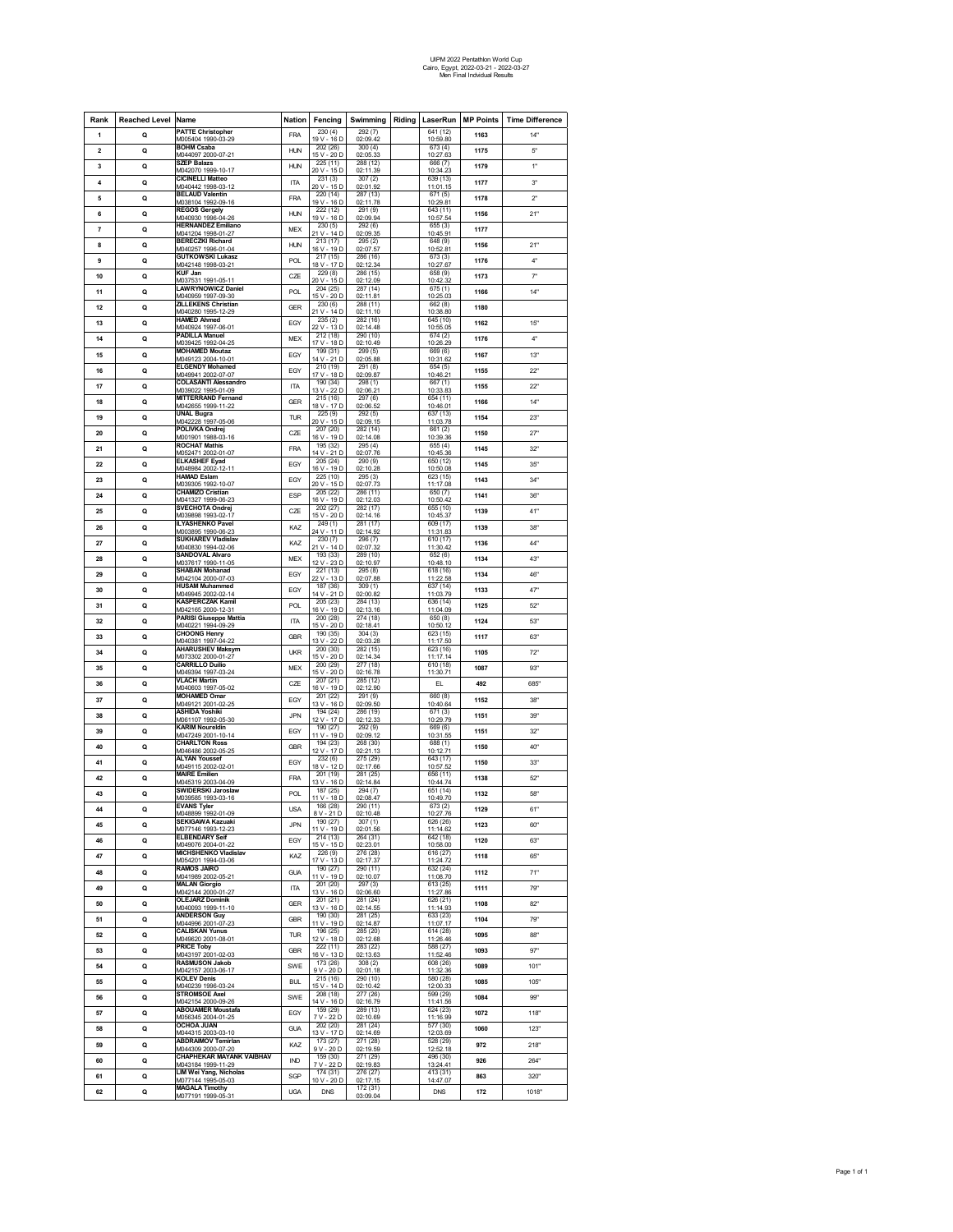# UIPM 2022 Pentathlon World Cup Cairo, Egypt, 2022-03-21 - 2022-03-27 Men Team Competition

| Rank             | <b>Names</b>                    | <b>Reached Level</b>     | <b>Nation</b> | <b>MP Points</b> |
|------------------|---------------------------------|--------------------------|---------------|------------------|
|                  | Csaba BOHM, M044097             | F                        |               |                  |
| 1                | Balazs SZEP, M042070            | F                        | <b>HUN</b>    | 4427             |
|                  | Gergely REGOS, M040930          | F                        |               |                  |
|                  | Moutaz MOHAMED, M049123         | F                        |               | 4054             |
| $\overline{2}$   | Mohamed ELGENDY, M049941        | F                        | <b>EGY</b>    |                  |
|                  | Ahmed HAMED, M040924            | F                        |               |                  |
|                  | Christopher PATTE, M005404      | F                        |               | 4104             |
| 3                | Valentin BELAUD, M038104        | F                        | <b>FRA</b>    |                  |
|                  | Mathis ROCHAT, M052471          | <b>SF</b>                |               |                  |
|                  | Lukasz GUTKOWSKI, M042148       | F                        |               |                  |
| $\overline{4}$   | Daniel LAWRYNOWICZ, M040959     | F                        | POL           | 4041             |
|                  | Kamil KASPERCZAK, M042165       | <b>SF</b>                |               |                  |
|                  | Manuel PADILLA, M039425         | F                        |               |                  |
| 5                | Emiliano HERNANDEZ, M041204     | F                        | <b>MEX</b>    | 4040             |
|                  | Alvaro SANDOVAL, M037617        | <b>SF</b>                |               |                  |
|                  | Alessandro COLASANTI, M039022   | F                        |               |                  |
| 6                | Matteo CICINELLI, M040442       | F                        | <b>ITA</b>    | 3750             |
|                  | Giuseppe Mattia PARISI, M040221 | <b>SF</b>                |               |                  |
|                  | Christian ZILLEKENS, M040280    | F                        |               |                  |
| $\overline{7}$   | Fernand MITTERRAND, M042655     | F                        | <b>GER</b>    | 3708             |
|                  | Dominik OLEJARZ, M040093        |                          |               |                  |
|                  | Jan KUF, M037531                | $\overline{F}$           |               |                  |
| 8                | Ondrej SVECHOTA, M039898        | <b>SF</b>                | <b>CZE</b>    | 3744             |
|                  | Ondrej POLIVKA, M001901         | <b>SF</b>                |               |                  |
|                  | Pavel ILYASHENKO, M003895       | <b>SF</b>                |               |                  |
| $\boldsymbol{9}$ | Vladislav SUKHAREV, M040830     | <b>SF</b>                | <b>KAZ</b>    | 3393             |
|                  | Vladislav MICHSHENKO, M054201   |                          |               |                  |
|                  | Henry CHOONG, M040381           | $\overline{\mathsf{SF}}$ |               |                  |
| 10               | Ross CHARLTON, M046486          |                          | <b>GBR</b>    | 3371             |
|                  | Guy ANDERSON, M044996           |                          |               |                  |